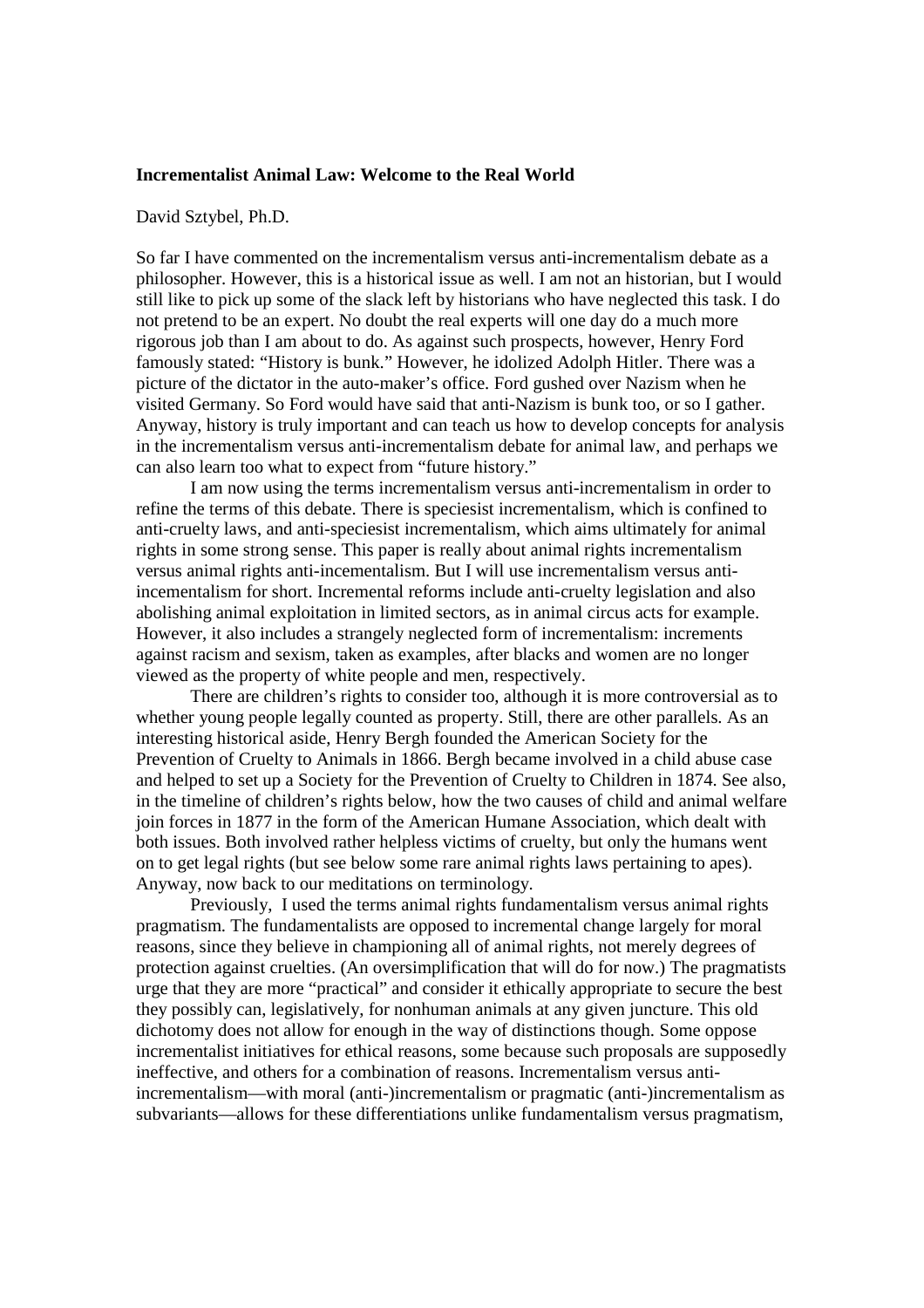which is still useful for discussing ethical theories about incrementalism. Joan Dunayer was always totally against incremental, anti-cruelty legislation. However, Professor Gary L. Francione's old theory of acceptable legislation articulated in his book, *Rain Without Thunder*, accepted (before animal rights are enshrined in laws) only incremental reforms that protected 100% of an animal's interest, such as liberty of movement, or else abolished a whole area of animal exploitation such as marine shows. Apparently he has now rejected that theory, which we can classify as quasi-incrementalist, and now opposes all incrementalism, including single-issue campaigns, which would seem not to resist marine shows by themselves any more. Superficially, Francione's old theory *seemed* to forbid using the term incrementalism, since he himself professed an incrementalist approach. Various activists might accept some sorts of increments but reject others.

 I have a remedy to this terminological quandary, however. It is fair to say that Francione's program was a kind of hybrid approach with anti-incrementalist and proincrementalist tendencies. I think it is accurate to characterize Dunayer as an antiincrementalist, since she always rejected so-called "welfarist" legislation, although in her book, *Speciesism*, she supports increments that the Great Ape Project seeks to make. Francione's old strategy was anti-incrementalist about animal interests in particular. A given legislative proposal had to respect *all* of any given animal's interest in some respect (freedom of movement, bodily integrity, etc.), rather than a degree of that interest or an increment involving only partial protection of interests. So in the end anti-incrementalism in a certain respect is characteristic even of Francione's former legislative strategy. Now apparently he offers no solutions whatsoever for the legislative near-term and is more of an extreme anti-incrementalist than ever.

 Incrementalist versus anti-incrementalist is better than still other old terms. Take a dichotomy used by those formerly concerned with black slavery: gradualist versus immediatist. This does not work since Francione is not legislatively calling for an immediate law against all speciesism. He is not that naïve. Quite the contary, he advocates abstaining from the legislative process, and sees himself explicitly as an "outsider" to that milieu. And as I have said elsewhere, I do not call for a uniform series of graduated stages: I urge that we skip the fragments of increments as much as possible. Also, animal "welfarism" versus anti-welfarism/animal rights is not very revealing since Francione supports animal welfare acts at the individual level, and I support animal rights. Also, in human rights, progress is made not only under the category of welfare, but also liberty, and these are different. That is why philosopher Alan Gewirth, for example, specifies rights to welfare and freedom, and rightly does not equate these. Increments can be made for both or either. Similarly, abolitionist versus nonabolitionist (or reformist) is not especially useful for this debate, since I not only advocate the abolition of speciesism, but do many things that the Francionists agree effectively promote abolition (cultivate veganism and animal rights at the individual level, thus building up support for animal rights laws, openly advocating the long-term legislative goal of animal rights, and so on). Bruce Friedrich, an influential writer on this debate, has used "the welfare versus liberation debate." However, again, this seems like a false dichotomy since I hold that animal welfare in a nonspeciesist sense is part of animal liberation, not merely "bodily integrity" as Francione and another long-time anticrementalist, Tom Regan, state. Francione and Regan resort to this other terminology presumably because they do not want to be associated with animal welfare at all. No less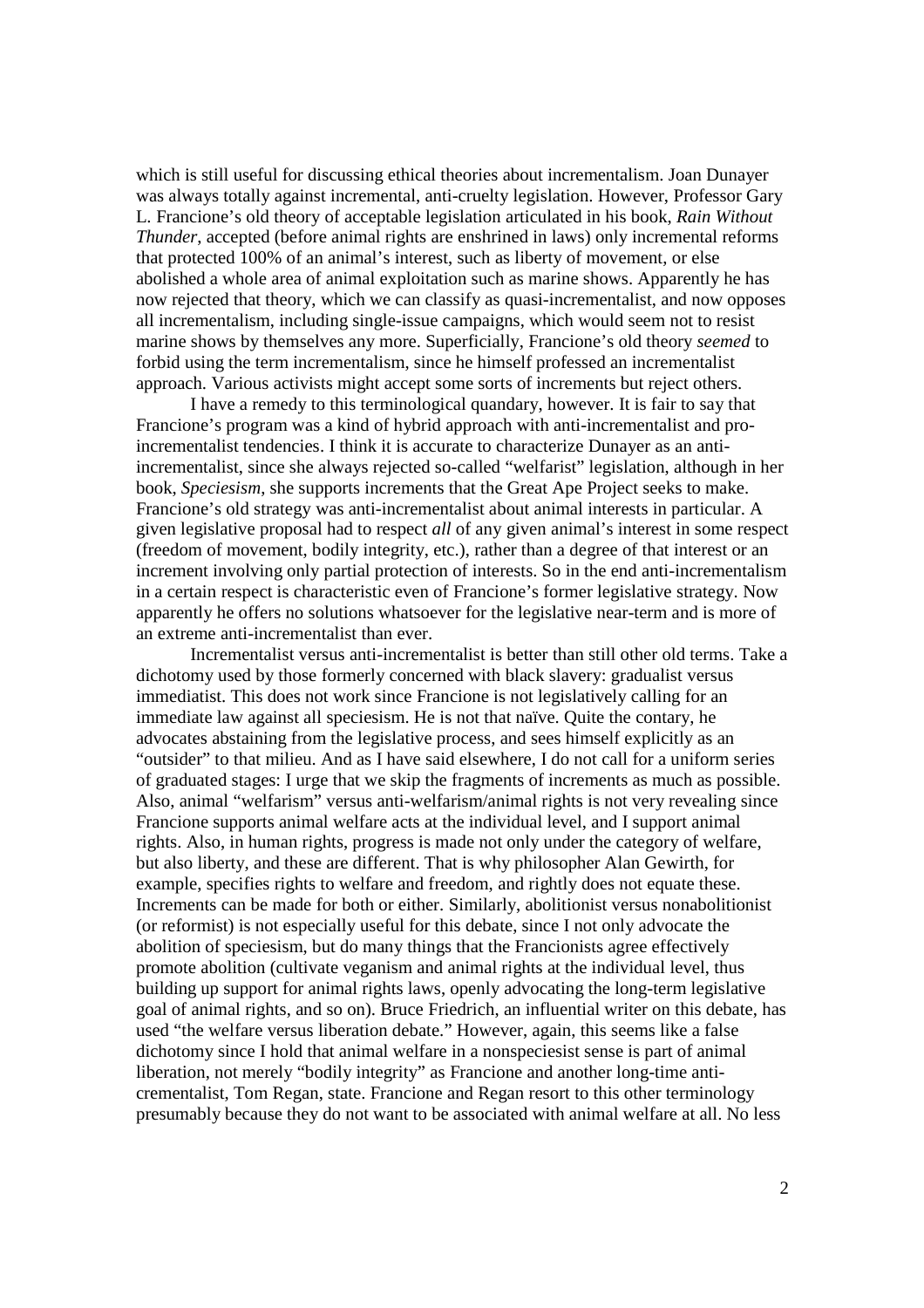important, animal rights incrementalists such as myself are on both sides: anti-cruelty laws (which are called "welfare" here) AND liberation. So liberation VERSUS welfare seems unintentionally misleading. But incrementalism is indeed posed in various, dramatic ways against anti-incrementalism.

 We will see though, that another relevant distinction is moderate antiincrementalism versus extreme anti-incrementalism. Moderate anti-incrementalism, paradoxically, is subsumed under accepting incrementalism in general, which accepts the appropriateness of making incremental legislative progress. Moderate antiincrementalism, we will see, is a tendency that serves to try to make increments as great as possible. Extreme anti-incrementalism rejects incrementalism virtually altogether, or nearly so. To avoid confusion, though, I will refer to moderate anti-incrementalism as macro-incrementalism, trying to make increments as large as can be, as opposed to micro-incrementalism, or being prepared to accept glaringly puny increments of progress. However, both of these are tendencies in the nature of more-or-less, and are separated by degrees like colours on a light spectrum, which poses difficulties in trying to identify differences in kind that have rigid borders. Nevertheless, let us by all means be as macroincrementalist as possible in seeking legislative ways forward.

 This paper will take a different approach to the law than studying, say, laws supposedly regulating human slavery. Rather, I will take a different tack by looking at laws affecting the property status of humans, as well as laws targeting racism, sexism, and discrimination against children. From these examples, we have decisive things to learn about the general debate of incrementalism versus anti-incrementalism. We can also, perhaps, discern probable future scenarios pertaining to the advocacy of animal rights laws, and evaluate the prospects of single-issue campaigns (or else legislative proposals addressing only a few issues). There is an operating assumption in animal law that animal "welfarist" laws are incrementalist, but that animal rights law would not be. I will bring this prejudice into question, and show that even the history of rights legislation for all those once deemed property is incrementalist as well. Let us see what we can uncover in investigating old assumptions.

#### **Francione's Peculiar Notion of "Property Status"**

It is important, in seeking to be clear about Francione's views in this debate, that he does not consider counting as property merely in the literal sense of being legally owned, but also in terms of what is 'loosely' (one might say) associated with property status—a point I partially owe to David Langlois.<sup>1</sup> Francione associates with property status:

(1) being owned, but also:

-

 $<sup>1</sup>$  Langlois, a graduate student at the time of this writing, presenting himself as a follower</sup> of many of Francione's opinions, told me in a public debate on the Toronto Animal Rights Society list-serve in 2006 his interpretation that, for Francione, property is not literally just being owned, but rather a set of metaphorical associations. I say 'loose' association rather than 'metaphorical' since Francione himself does not appeal to the idea of metaphors and would have reasons to resist such a poetic idea that does not seem very philosophical.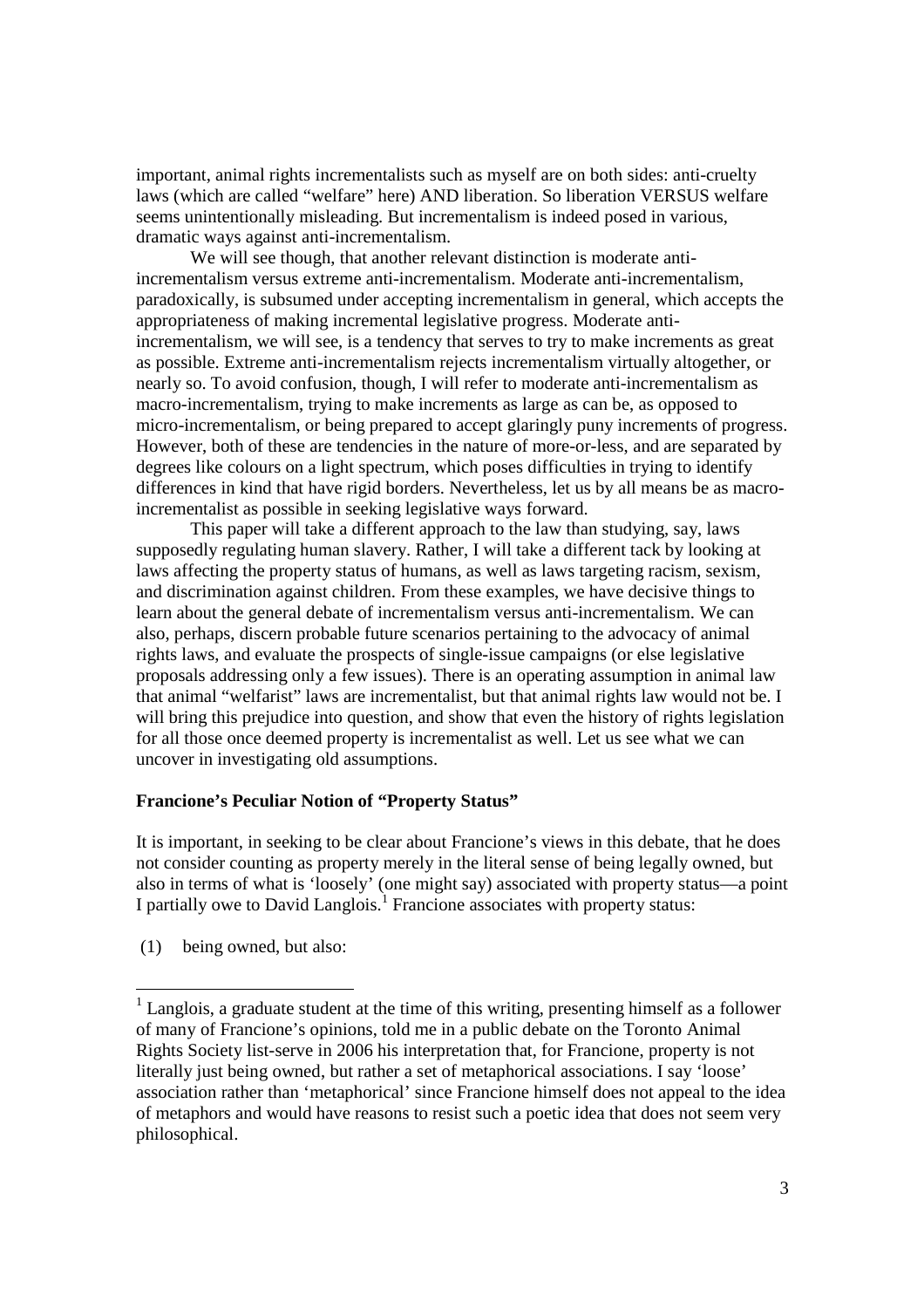- (2) being *literally* treated as if one is an object or thing by denying that one has a mind, feelings, or interests as the Cartesians maintain<sup>2</sup>;
- (3) being *figuratively* treated as if one is a thing by conceding that animals have minds and feelings but by treating them in a way *as if* they are beings without interests, through a disregarding of interests $3$ ;
- (4) being treated as if one is a mere means, tool, resource, instrument, or slave whose value can be reduced to that of a commodity<sup>4</sup> (again disregarding interests); and
- (5) being subjected to unnecessary suffering (again disregarding a specific interest).<sup>5</sup>

 So an animal eradicated as a 'pest' is not anyone's property or tool but is being treated as in (2) possibly, but certainly as in (3) to (5). Vegans may have legal ownership but refuse other dimensions of animals as property in Francione's sense. Not all conditions need apply since many exploiters grant that animals have feelings as well. This model can be compared to symptoms of a disease, all of which are had in full-blown form but not all of which are needed to make the diagnosis. This is my interpretation of Francione's not-property theory, identifying five conditions which he does not clearly set out in this manner. I am interpreting the fact that each condition disregards interests; I newly distinguish between literally and figuratively treating animals as objects (a concept that seems generally useful); and I employ my own disease-symptom comparison.

### **Francione's Presumptions**

Francione frequently compares the plight of animals to black slavery and the oppression of women, as do I. He implies that his theoretical assumptions are true when we compare legislation on behalf of humans and those laws which are for the sake of animals. What are some of his assumptions?

1. Legislative rights for animals should be all or nothing, not a matter of degrees. This pertains to his, in effect, rejecting only respecting, say, 60% of an animal's interest in freedom of movement. He implies that legislation on behalf of humans has also been all or nothing, not incremental. He states that we would be speciesist to abolish child abuse by degrees, but not give animals the same all-ornothing benefit, as it were. (Actually I will show below that people have only legislated against child abuse by degrees or increments in Francione's own country. Consider that harmful neglect is a form of child abuse, and modern states are guilty of precisely this in manifestations of gross magnitude.) Maybe a grade 6

 2 Francione, *Introduction to Animal Rights* (Temple University Press, 2000), p. 73. 3 Francione, *Rain without Thunder* (Philadelphia: Temple University Press, 1996), p. 45

discusses disregard of interests.

<sup>4</sup> Francione, *Introduction to Animal Rights*, p. 100, he refers to 'the basic right not to be treated as a resource', which is reminiscent of Kant's obligation not to treat persons as a mere means, and implies a synonymy between the right not to be considered property and the right not to be treated as a resource.

<sup>&</sup>lt;sup>5</sup> *Ibid.*, p. 30, he acknowledges a legal and moral obligation not to cause unnecessary suffering.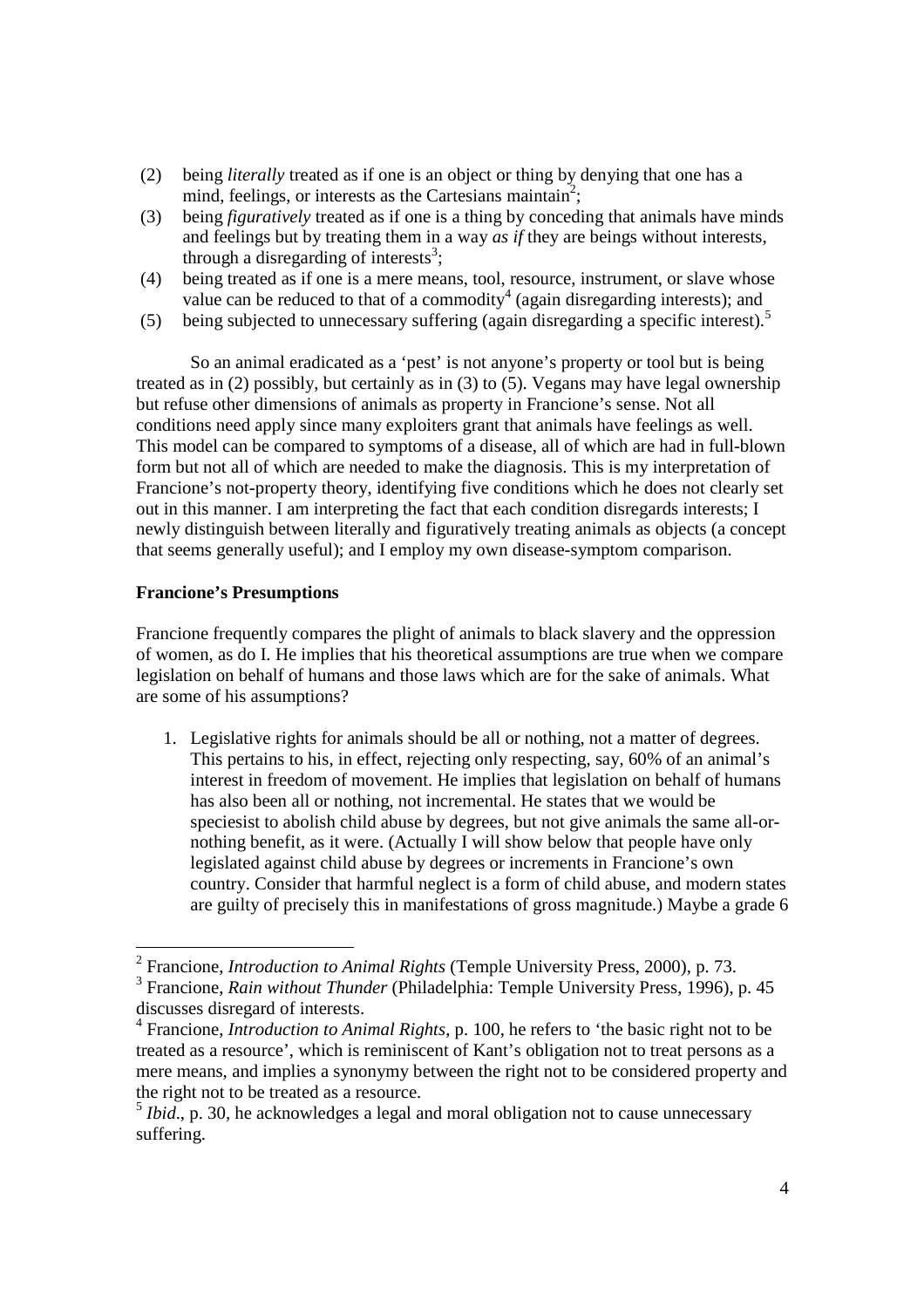history reader bears out the idea that human rights are conferred all at once, if it is a particularly poor text, but no professional account would bear out that "analysis" (the latter term actually confers too much credit, since it implies a grasp of history, but holding that the history of human rights is anti-incrementalist is simply ignorant as I will make plain in this paper). In sum, he assumes normatively that history shows that incrementalism is not the way of things for human progress, so we should not advocate this for animals.

2. He holds that incrementalism does not help us abolish the property status of animals. In his philosophy, animals should only have the right not to be considered or treated as property (in his extended sense of not treating as property which includes not treating them oppressively). He defends the idea that all welfare concerns will be taken care of once we abolish the property status of animals, implying that a parallel history is true for humans. Abolishing animals as property will make all incrementalism unnecessary anyway. So we do not *need* to aim for it now or in future. In other words, he assumes a concept of property status such that abolishing the latter and welfare for animals are so logically bound up together that if we abolish property status, we somehow will ban all of the insults of speciesism. Thus abolishing property status is the only or perhaps fundamental right for animals, as Francione states in his *Introduction to Animal Rights* (p. 82). Furthermore: "the basic right not to be treated as property is a right that does not and cannot admit of degrees." (*Rain without Thunder*, p. 178). These maxims imply that animals' property status will only be removed once all of their interests are protected by rights not admitting of degrees. Abolishing animals' property status is supposed to be the ultimate solution somehow—a panacea for ending injustice and unnecessary suffering, as it were.

 Do Francione's assumptions about the centrality of property status hold up in the analysis of human rights? Hardly in most areas. Consider homophobia, biphobia (discrimination against bisexuals), transphobia (discrimination against transsexuals), ageism, ableism, sideism (discrimination against left-handers in technology design that might realistically endanger "south-paws" as one example), lookism, and classism. There is also discrimination based on religion, creed, or nationality. Those suffering from these significant forms of discrimination were not considered to be the property of *anyone* per se, unless they were considered property on other grounds, in the ways that slaves were the property of "white people," and women were Biblically mandated to be the property of male patriarchs. So property status is actually *irrelevant* to analyzing most forms of oppression—at least for the greater part. To consider a disabled person to be "property," then, in some extended meaning, does not make sense, since property was never substantially an issue with them, in this respect, in the first place.

 It does not make sense for Francione to have an extended concept of property to apply to oppressed animals—human and nonhuman—unless one starts with the original or dictionary definition of property and extends from there. Otherwise the so-called property status is "extended" from exactly nothing, and instead we find a bunch of characteristics (not being objectified, instrumentalized, or cruelly treated) floating around with **NO** apparent link to property status in the common sense. But these causes listed above do *not* start with property in the basic sense, rendering any "extension"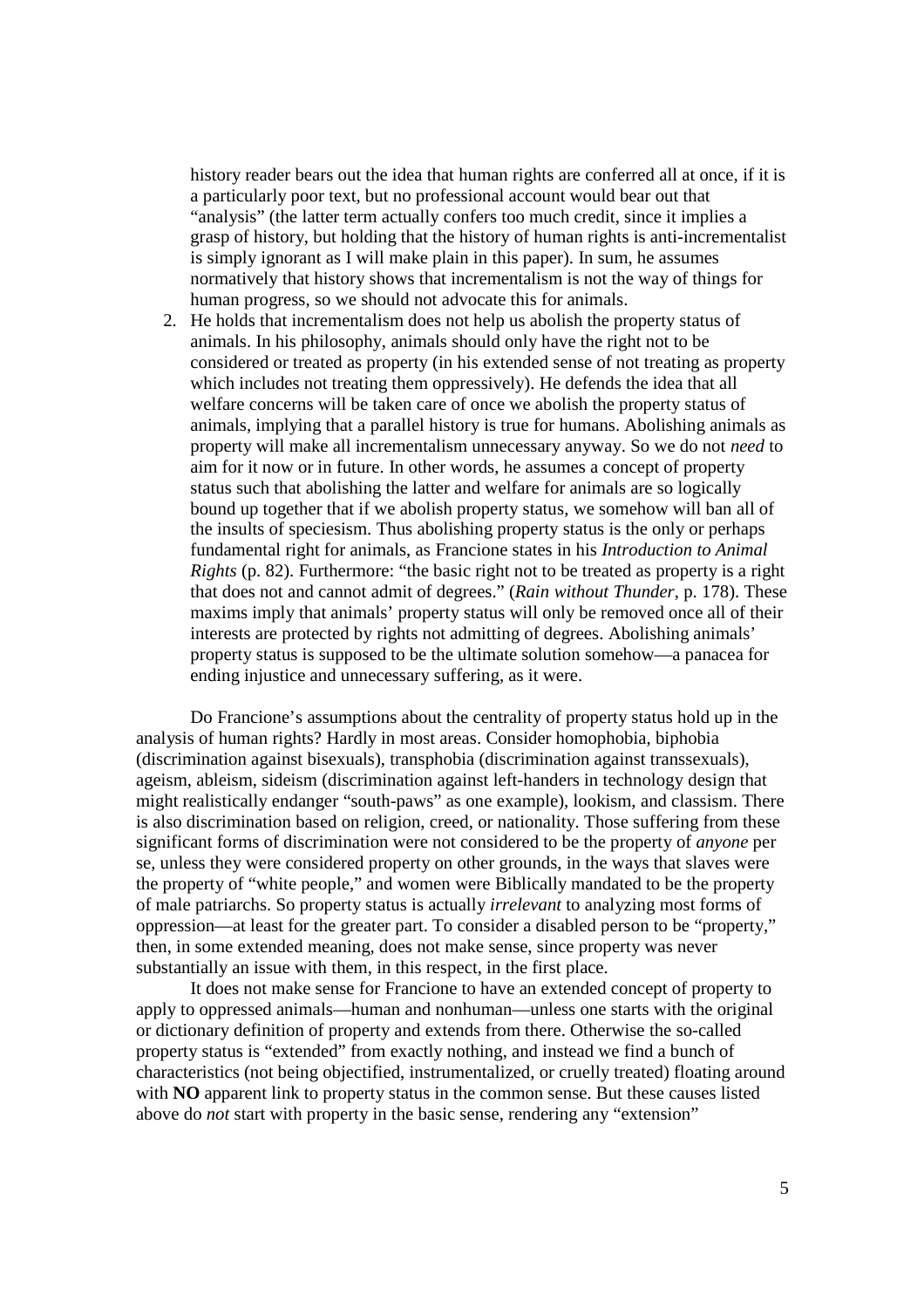meaningless in these cases. And we cannot candidly "extend" rights to the disabled for example from, say, *abolishing black slavery*. The present-day disabled did *not* historically start their oppression in black slavery and likely had little or nothing to do with that unfortunate part of history altogether. Liberation for the disabled is also not especially coincident with liberating so-called "people of colour." Sure, those discriminated against may want for property, being poor, but that has *nothing* to do with these people themselves being counted as the property of someone else. Francione seems to be deeply confused, somehow thinking that the case of black slavery and perhaps the former status of women can be relied on to make good his "extended" sense of counting as property as a *general* theory that allows for a full comparison between speciesism and the oppression of humans.

 This reflection serves to refute his concept of property status as "oppressed status," which he seems to mean. But then, he never precisely defines just *what* he means by property status, although it is actually one of the cornerstones of his theory. No, he just chides people that he does not mean property in the literal sense, as though everyone is supposed to be aware of his extended sense which he seldom mentions as such, and never bothers precisely to define or analyze. The only meaningful increments fought for and won on behalf of these humans (the disabled, etc., not people of colour) must be in terms radically other than property status, and that is in fact what we find in the respective histories. However, I will examine the history of anti-racist rights, women's rights, and children's rights instead, since these do (more or less in the case of children) feature people as property. Will Francione's analysis prove correct in at least these three limited cases?

## **Francione's Assumptions Meet the Historical Record: the Incremental Battle for Anti-Racist Rights**<sup>6</sup>

Here I use the example of U.S. anti-racist rights laws. It is Francione's nation and thus his primary legal frame of reference. America is also widely—mostly by Americans supposed to be the greatest champion of rights and freedoms. Perhaps it is the mightiest champion, but I think Sweden for example has much more to offer in the way of human rights. All the same, here is a detailing of U.S. racist and anti-racist legislation:

## **TABLE 1.**

## **LEGEND**

-

# **PURPLE abolition of property status (slaves freed) RED Jim Crow laws (racist incrementalist legislation) GREEN anti-racist incrementalist legislation**

<sup>&</sup>lt;sup>6</sup> Sources: Wikipedia article, "The Abolition of Slavery Timeline." Retrieved February 26, 2011 from http://en.wikipedia.org/wiki/Abolition\_of\_slavery\_timeline. Civil Rights Timeline from http://www.infoplease.com/spot/civilrightstimeline1.html. Jim Crow in America Timeline from: http://www.shmoop.com/jim-crow/timeline.html.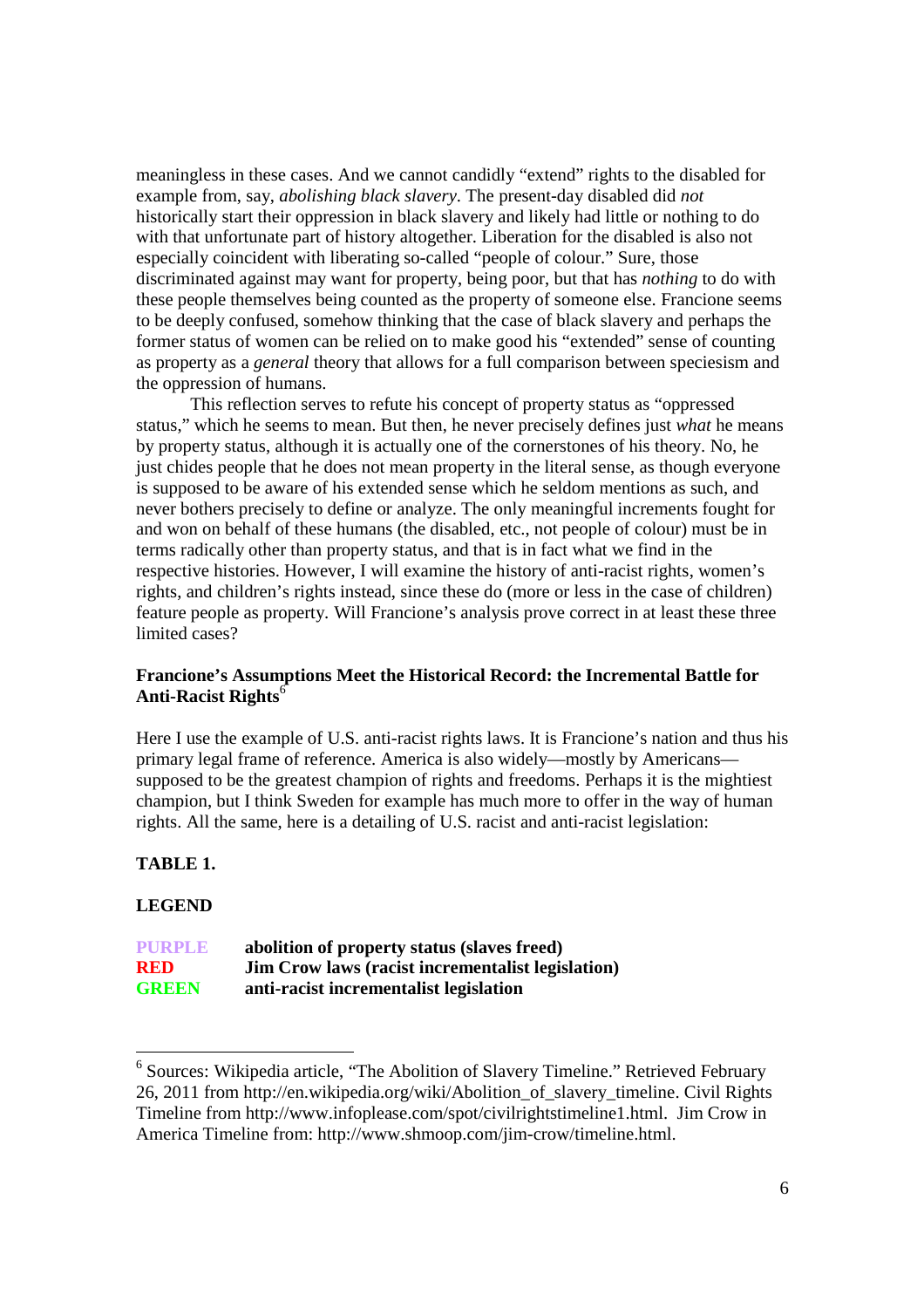*Author's Note*: In order to avoid repetition, tedium, and excessive length, I have grouped some Jim Crow laws together under school segregation; segregation related to transport; miscellaneous segregation, and restrictions against intermarriage of so-called "whites" and "people of colour." However, once civil rights legislation starts to appear, I have interleaved the Jim Crow laws in order to show how there were alternations of racist and anti-racist legislation in the United States for a very substantial period of time.

#### Year Event

- 1777 Vermont bans slavery
- 1783 Massachusetts bans slavery
- 1783 New Hampshire begins gradual abolition of slavery, freeing future children of slaves
- 1784 Connecticut begins gradual abolition of slavery, freeing future children of slaves
- 1784 Rhode Island begins gradual abolition of slavery, freeing future children of slaves
- 1799 New York state begins gradual abolition of slavery, freeing future children of slaves and banning it entirely in 1827
- 1804 New Jersey begins gradual abolition of slavery, freeing future children of slaves, but those enslaved before the Act remain enslaved for life
- 1808 United States forbids import and export of slaves
- 1850 Fugitive Slave Law requires return of escaped slaves, a concession to the South
- 1863 Emancipation Proclamation frees slaves in Southern states; most slaves in "border states" freed by state acts; separate act abolishes slavery in Washington, D.C.
- 1865 U.S. abolishes slavery with Thirteenth Amendment to the Constitution, affecting nearly 40,000 remaining slaves
- 1870 U.S. abolishes slavery in Department of Alaska after purchasing it from the Russians in 1867

## ANTI-DESEGREGATION IN SCHOOLS

1870 Virginia; 1870 Tennessee; 1872 West Virginia; 1875 Missouri; 1875 North Carolina; 1875 Alabama; 1876 Wyoming; 1876 Texas; 1885 Florida; 1891 Kansas; 1895 Georgia; 1895 South Carolina; 1897 Oklahoma; 1902 Virginia (again); 1904 Kentucky (also applies to private schools and college); 1905 Kansas allows separate schools (again); 1907 Oklahoma (again); 1923 New Mexico

## AGAINST DESEGREGATION IN TRANSPORT

1889 Texas (rail); 1890 Louisiana (rail); 1891 Alabama (rail); 1899 Georgia (rail); 1907 Texas (streetcars); 1907 Florida (railroads); Oklahoma 1908 (transportation)

## AGAINST DESEGREGATION, MISCELLANEOUS

1890 Georgia (prisons); 1901 North Carolina (libraries); 1909 North Carolina (prisons); 1914 Louisiana (circuses); 1915 Oklahoma (phone booths); 1918 Virginia (prisons); 1919 Texas (libraries); 1921 Oklahoma (teachers); 1921 Tennessee (coal miner bathrooms);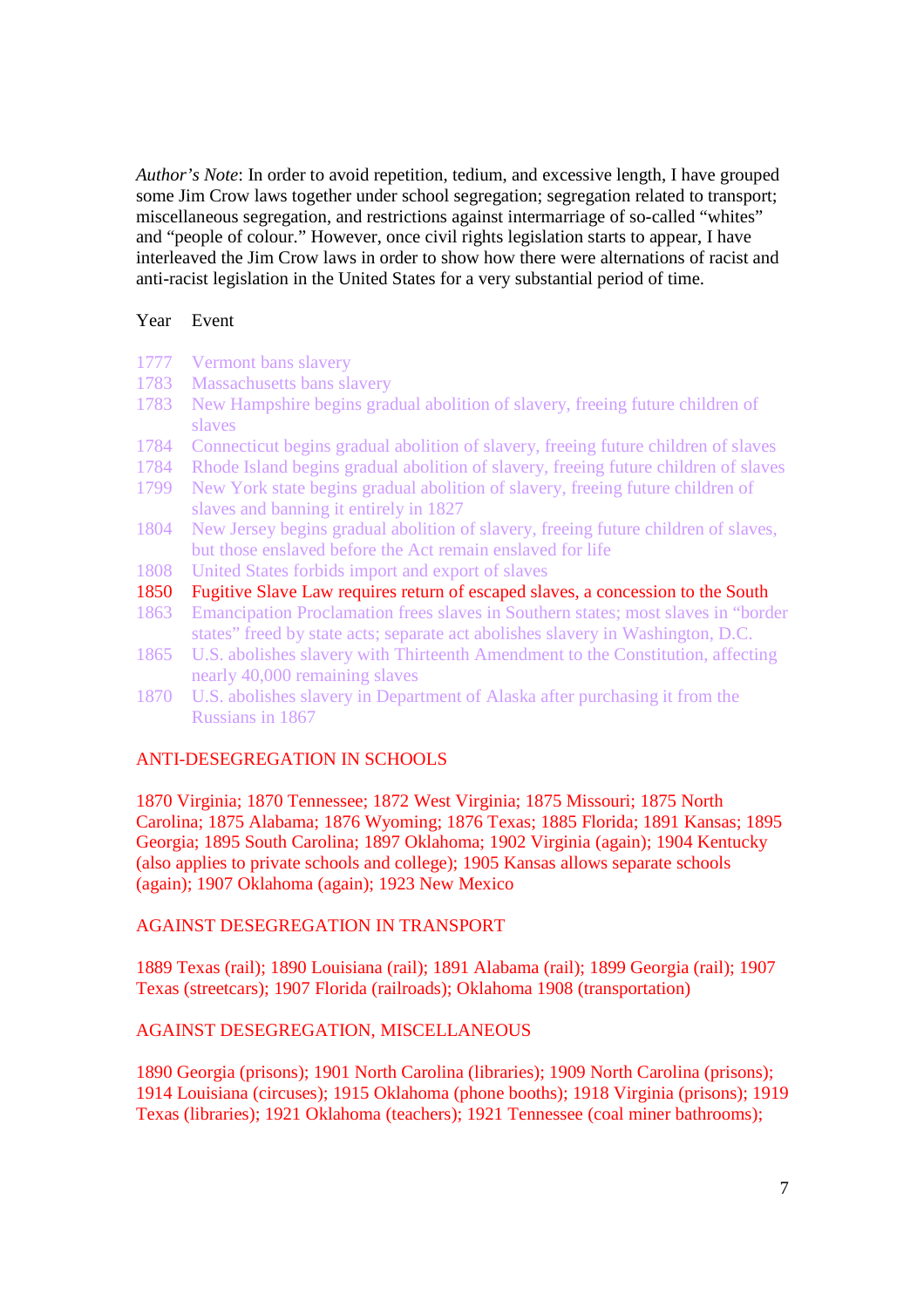1925 Oklahoma (boxers); 1926 Virginia (public places); 1928 Kentucky (hospitals); 1934 South Carolina (public spaces); 1936 Virginia (passenger vehicles); 1940 Alabama (prisons); 1942 Kentucky (retirement homes); 1942 Mississippi (charity hospitals: separate entrances and quarters); 1947 North Carolina (cemeteries)

AGAINST INTERMARRIAGE OR "MISCEGENATION"

1879 Missouri; 1879 South Carolina; 1880 Mississippi; 1882 West Virginia; 1885 Florida; 1888 Utah; 1901 Alabama; 1908 Wyoming; 1908 Colorado; 1909 South Carolina; 1911 Nevada; 1911 Nebraska; 1930 Oregon (also cohabiting); 1945 Wyoming (renewed)

- 1873 West Virginia forbids records of birth, death, and marriage for whites and blacks to be kept in same books together
- 1876 Texas Poll Tax makes it impossible for poor blacks to vote
- 1882 Supreme Court voids Ku Klux Klan Act of 1871 which allowed federal troops to go after Klansmen and prosecute them in federal court
- 1883 U.S. Supreme Court voids Civil Rights Act of 1875 which prohibited racial discrimination in theatres, hotels, trains, and other public accommodations as unconstitutional
- 1890 Oppressive voting laws for all southern states: for instance, poll taxes and literacy
- to

tests

- 1906
- 1896 U.S. holds up Louisiana law requiring separate but equal places for blacks in schools, libraries, hotels, hospitals, prisons, theatres, parks bathrooms, trains, buses, cemeteries and wherever people might commingle
- 1912 Louisiana restricts housing
- 1915 Alabama restricts nurses, that is, whites caring for black patients
- 1932 South Carolina restricts adoptions
- 1932 South Carolina restricts circuses
- 1933 Texas restricts boxing
- 1934 North Carolina no exchange books between white black schools
- 1935 South Carolina bus drivers only allowed to transport children of the same "race"
- 1939 Florida schools used by black and white students are to be stored separately
- 1948 Truman endorses equal rights for blacks in the military (Executive Order 9981)
- 1949 Texas coal miners must have separate washrooms
- 1951 Kentucky restricts adoption
- 1952 Missouri restricts adoption
- 1954 Segregation in schools unanimously ruled unconstitutional by the U.S. Supreme Court; thus overturning the 1896 decision of "separate but equal" schools
- 1955 Maryland penalizes mixed birth<br>1955 Rosa Parks refuses to cooperate
- Rosa Parks refuses to cooperate with segregation on buses, which is abolished in the next year of 1956
- 1956 Alabama restricts games poker, checkers, golf, etc.
- 1956 Kentucky restricts socials, dances, etc.
- 1956 Louisiana restricts public places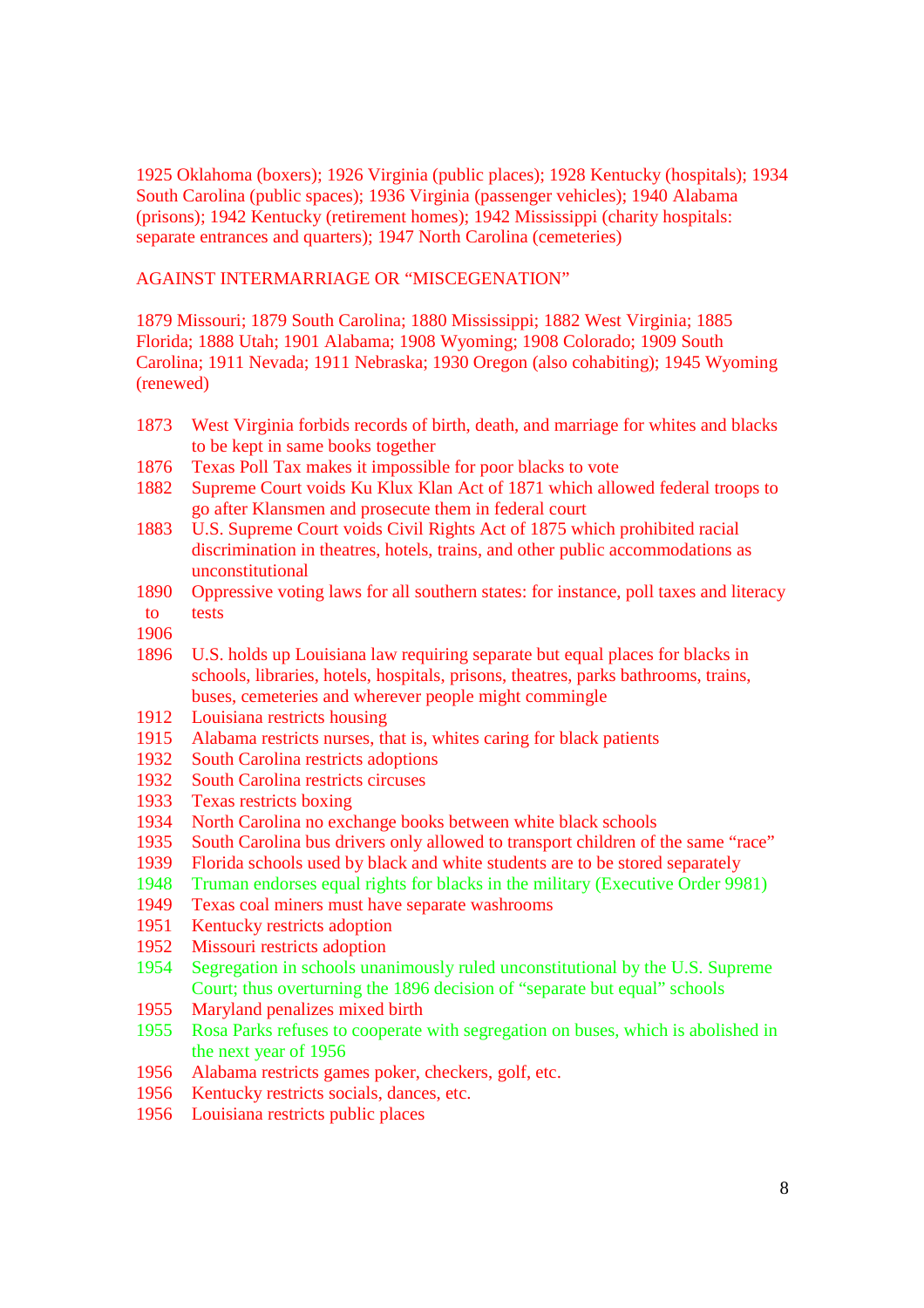- 1956 North Carolina bathrooms segregated
- 1958 Virginia closes all mixed schools
- 1959 Arkansas separates buses
- 1962 James Meredith first black person to enroll at University of Mississippi
- 1963 Birmingham, Alabama separate buses
- 1963 March on Washington, Martin Luther King, Jr.'s "I have a dream" speech
- 1964 Poll tax making it hard for blacks to vote abolished in the  $24<sup>th</sup>$  amendment to the constitution
- 1964 Civil Rights Act of 1964 passed by Lyndon Johnson's administration. Sweepingly prohibits discrimination of all kinds based on race, colour, religion, or national origin
- 1965 Johnson's Voting Rights Act making it easier for blacks to register to vote
- 1965 Affirmative action legislation laid down in Executive Order 11246 for all government hiring
- 1965 Malcolm X is murdered.
- 1967 Sarasota, Florida mandates segregated beaches
- 1967 Ruled unconstitutional by the U.S. Supreme Court to forbid inter-"racial" marriages, based on an appeal from the state of Virginia
- 1968 Martin Luther King, Jr., is murdered. Notice how racist law completely runs out of steam after this event.
- 1968 Civil Rights Act of 1968 allowing no discrimination in sale, rental or financing of housing
- 1971 U.S. Supreme Courts rules busing allowable as a means of integration in public schools
- 1988 Overriding President Reagan's veto, Congress passes the Civil Rights Restoration Act, expanding non-discrimination laws in institutions getting government funding
- 1991 Civil Rights Act of 1991 provides for damages in cases of intentional employment discrimination
- 2003 U.S. Supreme Court holds up affirmative action for college and university admissions

I do not pretend to capture all racist or anti-racist legislative acts, just most of them, or enough to be indicative about what history might teach us. I have not at all been selective in my representation of legislative history but have used **all** laws listed in the sources that I consulted. This is my method in all cases subsequently too. Would any of these lists *not* have featured momentous, anti-incrementalist laws covering all possible increments? It is unthinkable that there could even be one such omission in our three realms of law.

#### **Commentary on Legislation Concerning Racism**

Laws regulating slavery are hard to find, as slaves were mostly ruled by terror in both their daily treatment and punishment of all failed attempts to flee. However, again, it is my purpose in this paper to look at the incremental legislation since the abolition of slavery in the United States. It proves that we did not abolish racism in one fell swoop. Rather, anti-racism is still gradually being effected in society through an accumulation of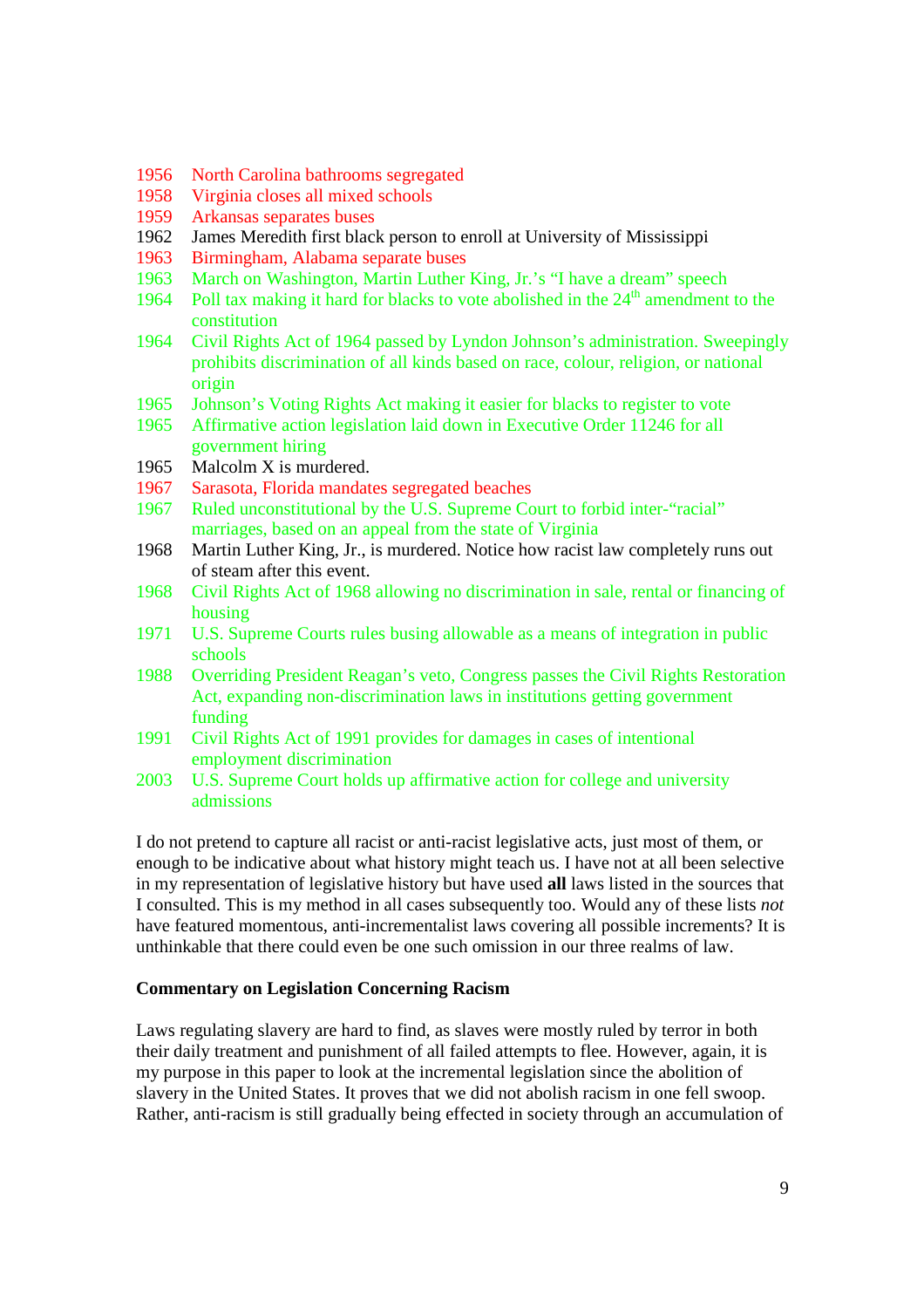increments of the whole of anti-racism. This historical picture strongly suggests that the overcoming of speciesism too will only one day be won through incrementalist legislation. The record unequivocally proves that abolishing property status does not take care of all incremental concerns, or make them redundant (not that Francione thinks abolishing ownership takes care of abolishing property status, as we have seen). Rather, the laws highlighted in purple that abolish humans as property in the U.S. were only the beginning of a long journey of incremental reforms designed to secure the rights and freedoms of people of colour and members of other so-called "races." It is not just sloppy analysis but wholly inaccurate to confuse abolishing property status with securing all increments for respecting interests or defending rights altogether. However, in Francione's extended sense of property status, animals should not be oppressed. This does not permit accurate historical discussion of when and how property status is actually abolished, and also suggests that the extended sense of property status is not realized incrementally—since he opposes incrementalism—when in fact the history record demonstrates just the exact opposite.

 Francione implies that getting rid of the property status of animals cannot be an incrementalist achievement, and therefore must mean some all-or-nothing thing. However, in many cases, even phasing out the formal property status of slaves was accomplished incrementally. Note how in the years 1783, 1784, 1799, and 1804, five different states only provided legislatively for the *gradual* abolition of property status itself. This was primarily done through freeing future children of slaves, which would leave even present-day enslaved children in bondage. Indeed, of the seven states that made anti-slavery laws, five of them—that's 71%—only abolished property status in such increments. Yet recall that Francione erroneously speculates that "the basic right not to be treated as property is a right that does not and cannot admit of degrees." (*Rain without Thunder*, p. 178)

 Not only was abolishing human property status in the literal sense graduated into effect with the generations of slaves, but Francione's extended sense of property, as apparently not disregarding animals' interests, was only realized by increments too, such as the various laws banning slavery, outright or gradually, and Truman's granting of equal rights only for blacks in the military in 1948. The segregation in schools was banned in 1954 by the Supreme Court. These increments only addressed military personnel and students directly. All other civil rights laws represent increments of progress too: 1956 abolition of bus segregation; 1964 killing the poll tax; the 1965 Voting Rights Act and affirmative action program introduced by Lyndon Johnson; the Supreme Court ruling that lifted the ban on inter-marriage between so-called "races"; the 1971 probusing law; and the 2003 Supreme Court decision on affirmative action specifically for college and university admissions. These are ALL incremental reforms addressing specific issues, or pieces of the whole puzzle that is anti-racism. Even the Civil Rights Acts of 1964, 1968, and 1991 (considering also the Civil Rights Restoration Act of 1988) were not comprehensive bans on treating blacks as property in Francione's extended sense of disregarding interests. The successive Civil Rights Acts—as well as the other anti-racist laws—each added to the incremental protection of black people. Francione's claims that all animals' interests will be taken care of with their not being treated as property is unjustifiable complacency. Either not being treated as property is not a matter of degrees, as he says, in which case it could only mean ownership (although again that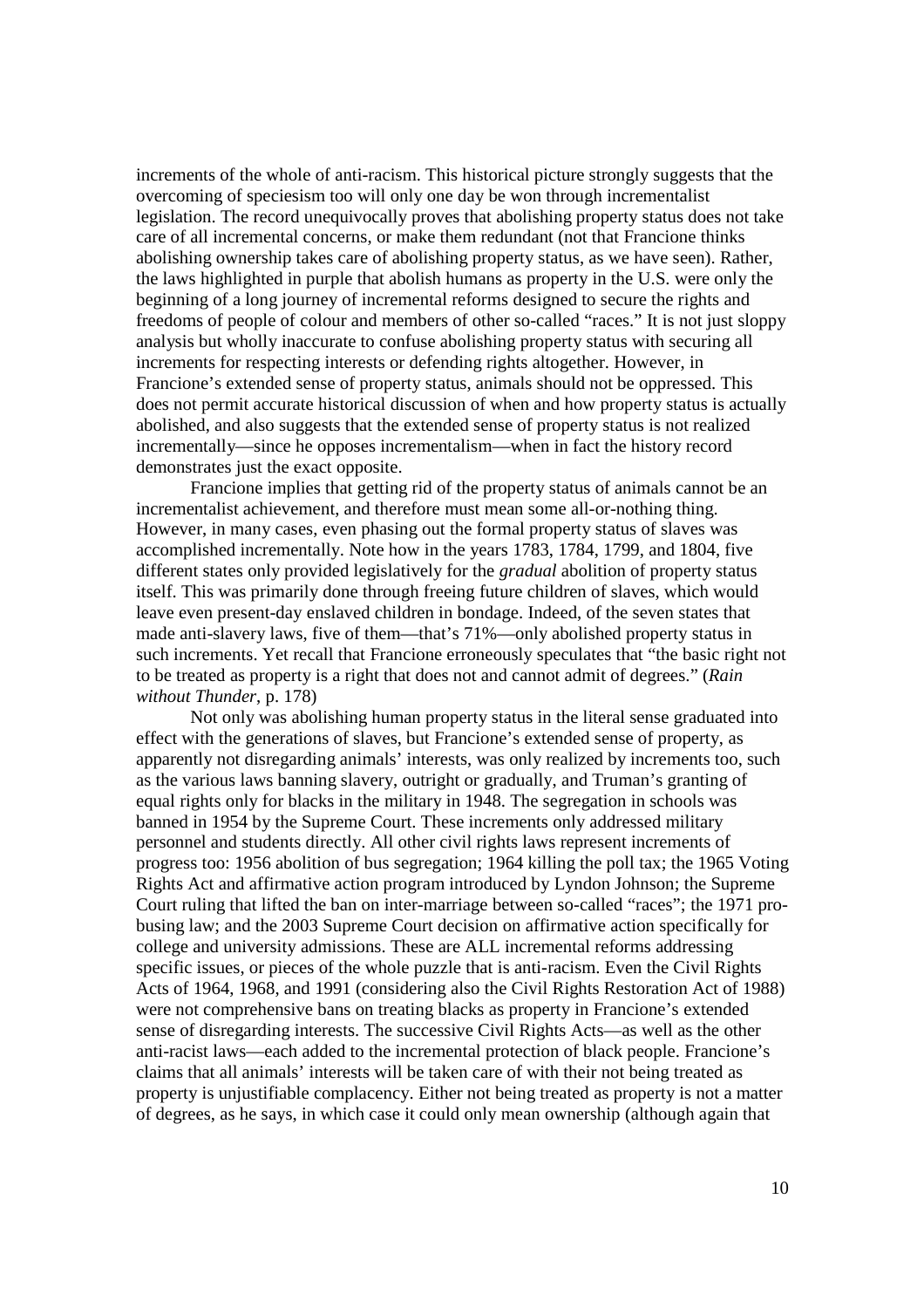status was reformed incrementally), or else it is a matter of incremental degrees of protection of interests, in which case he contradicts the quotation given above, as well as his general ideology. We could speak of geographical increments too, since increments can be spatial or temporal. Only patches of the U.S. had certain increments of abolishing slavery. Only Vermont and Massachusetts were unequivocal about their bans as we have read.

 However, the study of legislation not only shows this incrementalism in every single anti-racist legislative act, even the Civil Rights Acts (the 1964 one's sweeping language, though, does resemble constitutional language because it is so general). The racists too made incremental progress after the abolition of the property status of blacks in the literal sense of property. This makes it even more nonsensical to suggest that securing not-property-status for animals will be or result in a complete protection of their interests. Note that after 1865, when slavery was finally abolished in the United States through the Thirteenth Amendment to the Constitution, there were more than 83 racist laws (see legislation listed above; around the turn of the twentieth century, 1890-1906, there is a hint at many laws that made it harder for blacks to vote) passed in the United States, incrementally building up racism in American public life. So eliminating property status is obviously no blissful panacea for the protection of human interests, and the case does not appear more promising in the case of nonhuman animal interests. Since both sides are incrementalist, it is fully legitimate to fight fire with fire: to seek to have every racist law repealed, judicially overturned or disregarded, and unenforced. To Francione, incrementalist laws are not allowable. Yet counterings of unjust incrementalist laws would clearly have been in the service of justice. There is no good reason why the narrow increments of segregation, say, on trains, could not be precisely countered with counterincrements allowing black people and others to sit anywhere on trains. If the opposition deals in incremental legislation, then so should we, especially since incremental legislation is the way of both sides. The alternative is to wait even now for a rights bill giving liberation to everyone, human and nonhuman, in every conceivable aspect. We would have to wait far too long—actually beyond our lifetimes, I would wager—for such anti-incrementalist legislation. We would no longer even be *around* to wait for it. And always, it is hard to get more than precious increments passed.

 That is why ALL of the racist and anti-racist legislation is incremental, including the 1865 banning of property status (which did not kill off all increments of racism by far). To get a law passed, a legislator needs to study it, argue in favour of it, as well as debate it, and this is hard to do thoroughly in the case of big issues bundled together. I am no legislative expert, but that is part of why I would guess that all of the legislation was incremental. Because anything else would not necessarily appear undesirable (sure racists would want sweeping racist laws, just as anti-racists might dream of all-encompassing anti-racist laws), but rather impossible or just forbiddingly difficult for technical reasons.

 Consider some facts that make this creeping and glacial incrementalism virtually inevitable. The **macro** reason is that full rights are only conferred by constitutions, international law, and the like. It is very hard to reform constitutions in the face of the mighty forces of fiscal and social conservatism. It is next to impossible, short of a revolutionary government, to make a new constitution. These things evolve slowly and in a way painfully. Or painstakingly. Only constitutional amendments might succeed, and those at great cost. The **micro** reason is that the law depends on precedents. Lawyers in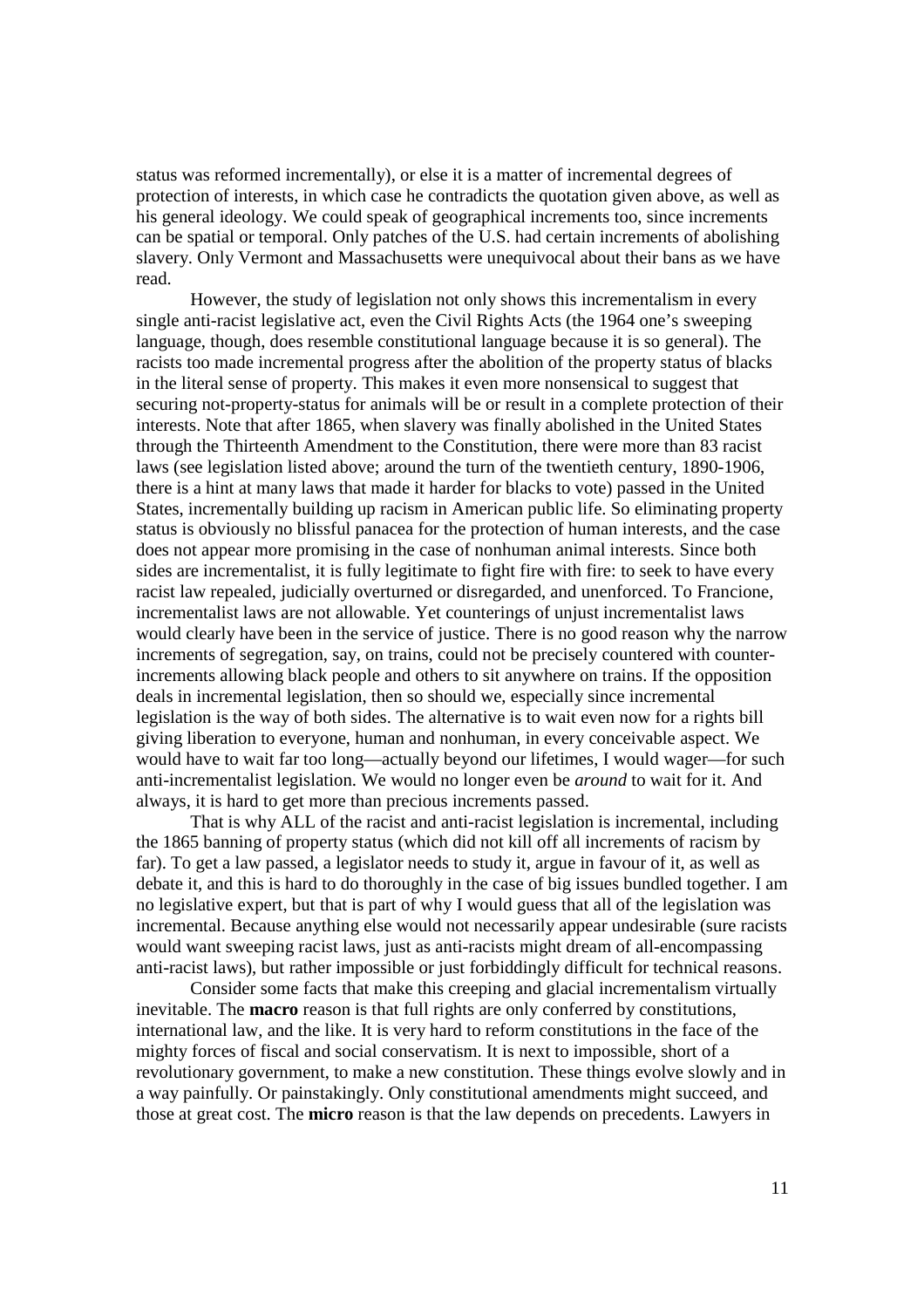particular cases must juggle mountains of precedent on different sides of issues. It is hard for specific kinds of cases in isolation. Think how hard it would be legislating a bill that encompasss *all* relevant cases, of *all* kinds. The constitution is a mountain that is hard to move, but so are the aggregates of constraining precedents that get more formidable with every passing year. With this basic understanding, it becomes clear why incrementalism is the way of the land, in spite of the fact that sweeping reforms in the interests of justice would be far more inspiring and rewarding, or so it would seem. However, strategy is also relevant. Incremental laws are likely to have more staying power because there is always opposition, and fewer objections are possible towards a more modest proposal.

 This informal study strongly suggests that abolishing the property status of animals in Francione's extended sense will certainly be an incrementalist process, if it will happen at all. In the case of anti-racism, legislation started as far back as 1777, and a recent addition was 2003, and there is still much more legislative work to be done. That is a history of incrementalist reforms spanning 223 years. And progress has been depressingly slow. It must have been an agony for African Americans to endure—after their declassification as property—an unbroken succession of racist laws from 1870-1939 (which still says nothing about the dozen or so legislative insults after that). This was a period of some 69 years of constant "revenge" against those who freed blacks from slavery. This long train of bad law must have, if not broken, then strained the morale of blacks and others.

 Consider also the sheer malignancy of a domination of history by racist laws in the overall law-count for our historical register. A table summarizes these findings:

| <b>Type of Law</b>       | <b>Number of Laws Noted</b> | <b>Percentage of Total</b> |
|--------------------------|-----------------------------|----------------------------|
| <b>Abolitionist Laws</b> |                             |                            |
| <b>Jim Crow Laws</b>     | 83                          |                            |
| <b>Civil Rights Laws</b> |                             |                            |
| <b>TOTAL</b>             | 108                         | 100%                       |

### **TABLE 2.**

Animals seem likely to have an even more toxic history of laws. There are already plenty of harmful laws regarding animals the world over and, for the most part, these have ceased neither to be nor to be born. Animal liberation seems likely to crawl forward incrementally, not dash forward with Juggernaut-like abolitionist momentum.

 We need incrementalism now or later on behalf of animals too. The more increments we can get for them before they are no longer considered property, I have argued elsewhere, is best for the animals themselves not only in the short-term, but also the long-term. I am not saying that it is "best" in any ideal sense to have progress by increments, although it might be the best we can do in reality in a given time frame. In a sense I also have anti-incrementalist tendencies in the sense that I would like legislative progress to occur in the maximum possible size of increments. I have called that macroincrementalism. A lot of the Francionists' objections are against micro-incrementalists, and these concerns do not necessarily apply to my own position. But in any case, I am realistic enough to see that the kind of law we are talking about **IS** incrementalist not as a matter of mere theory, but purely historical fact. Seemingly any progress will be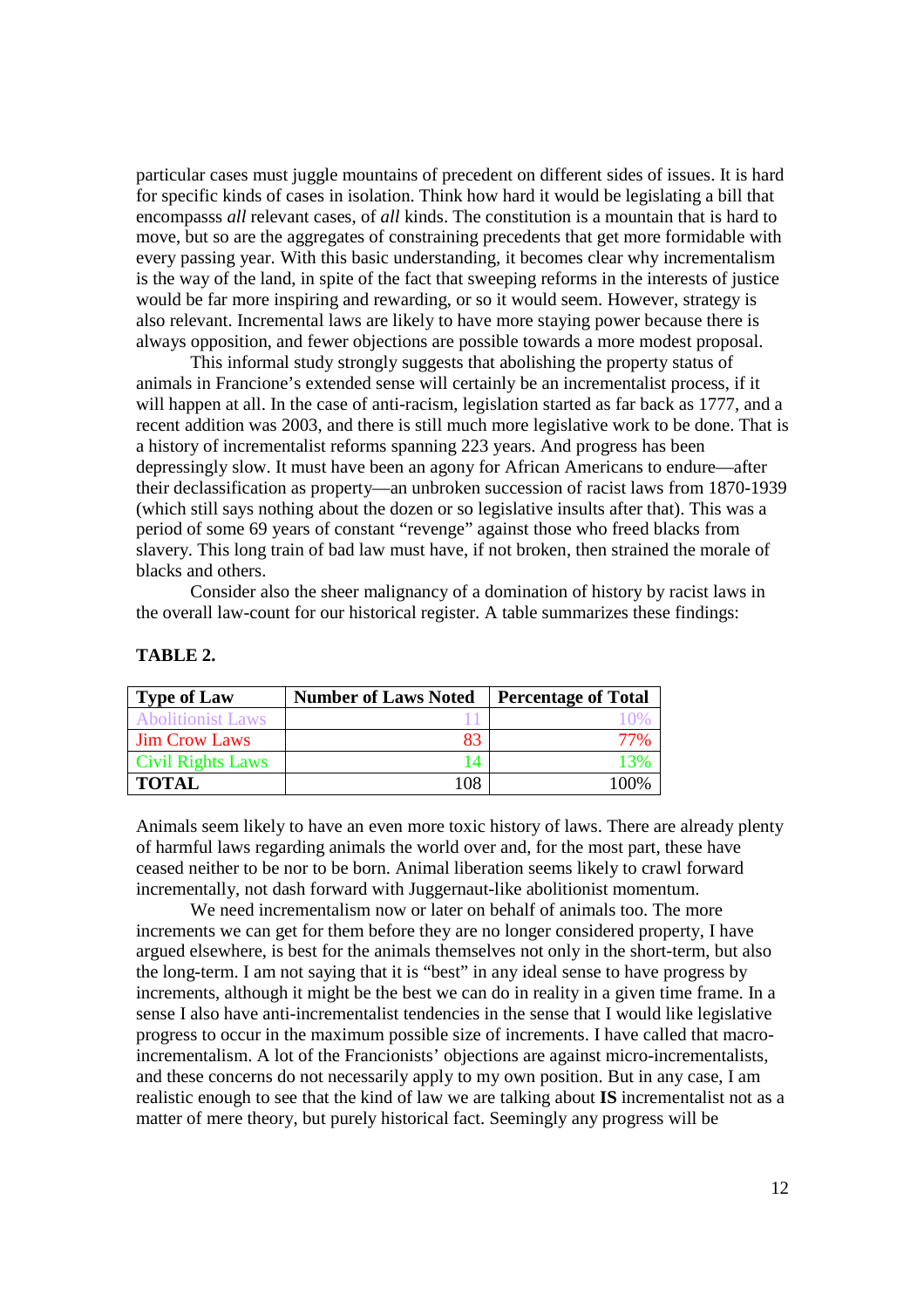incremental, so it is not a question of whether to make incrementalist legislation, but only how best to do that. I am a moderate *anti*-incrementalist then, unlike the Francionists who are a kind of extreme anti-incrementalist.

 However, I am also a *pro*-incrementalist, and that is not self-contradictory. We need to see the pragmatic value of both anti-incrementalism—pushing the envelope for animals—and incrementalism—securing at least *some* realistic progress even if perfection remains unattainable. Negotiation involves both tendencies ideally, or else it degenerates into either uselessly vehement demanding, or excessive relinquishment of ground. If we do not distinguish property status from other incrementalist reforms we will become awfully confused. We will not be able accurately to tell history, nor even to make it with any clarity. Either we use the literal sense of property, and anti-racist law is incrementalist, or we use Francione's ultimately incoherent notion of extended property status, in which case the progress is incremental too. If no one is fully liberated, does this mean that all people and animals will be "property" until the end of history? (There is such a time: our sun will one day become a red giant long after our planet becomes unsuitable for life as we know it.) How useful is his "distinction" between property status and non-property-status then? His anti-incrementalism does not stand up against the tides of history, and trying to lead a movement that champions anti-incrementalist legislation for animals exclusively is as Quixotic as trying to do the butterfly-stroke up Niagara Falls.

 If Francione were to dispute my historical findings, he would have to say that the case of animals is different than the case of humans. He would need to argue that although it is an incontestable fact that anti-racist legislation has been uniformly incrementalist in nature, for powerful reasons, somehow animals will have it different. One day we will have one big omnibus law, perhaps for the entire world, securing all animal interests—human and nonhuman—and thus abolishing the property status of sentient beings in his "extended" sense. For that to happen, people would have to care more about nonhuman animals than humans, in order to have the passion and resources needed to secure all protections at once. Yet humans will always be valued more than other animals if history has anything to indicate about the matter. So it is foolish to think that animals will have it better in this respect. If it took well over two **centuries** for antiracist legislation to mature to some extent (in a country that supposedly champions freedom and equality more than any other), as I have proved, and as such legislative progress is still ripening, then if anything it might take *longer* for other animals. Already there is an interesting record of incremental reforms on behalf of animals (see below), including some limited rights legislation for great apes in some parts of the world. And that is how it will continue, unless nonhuman animal rights will outweigh human rights, which is an absurd proposition, and the *only* way Francione will be able to realize a different "future history" for other animals. He would have to be a very great leader indeed. As it is, he compares ordinary, even would-be-humane animal users to sadistic psychopaths such as Jeffrey Dahmer, and apparently cuts himself off from various followers for life if they disagree with him even slightly. For some reason I doubt that his style of leadership, anyway, will secure all rights for animals in one fell swoop.

 He might persist that it is ineffective or immoral to foster incremental legislation. It is so much better to have just one "package deal" of legislation covering everything at once. True, that would be nice. But if that is not an option, then it is not a *moral* option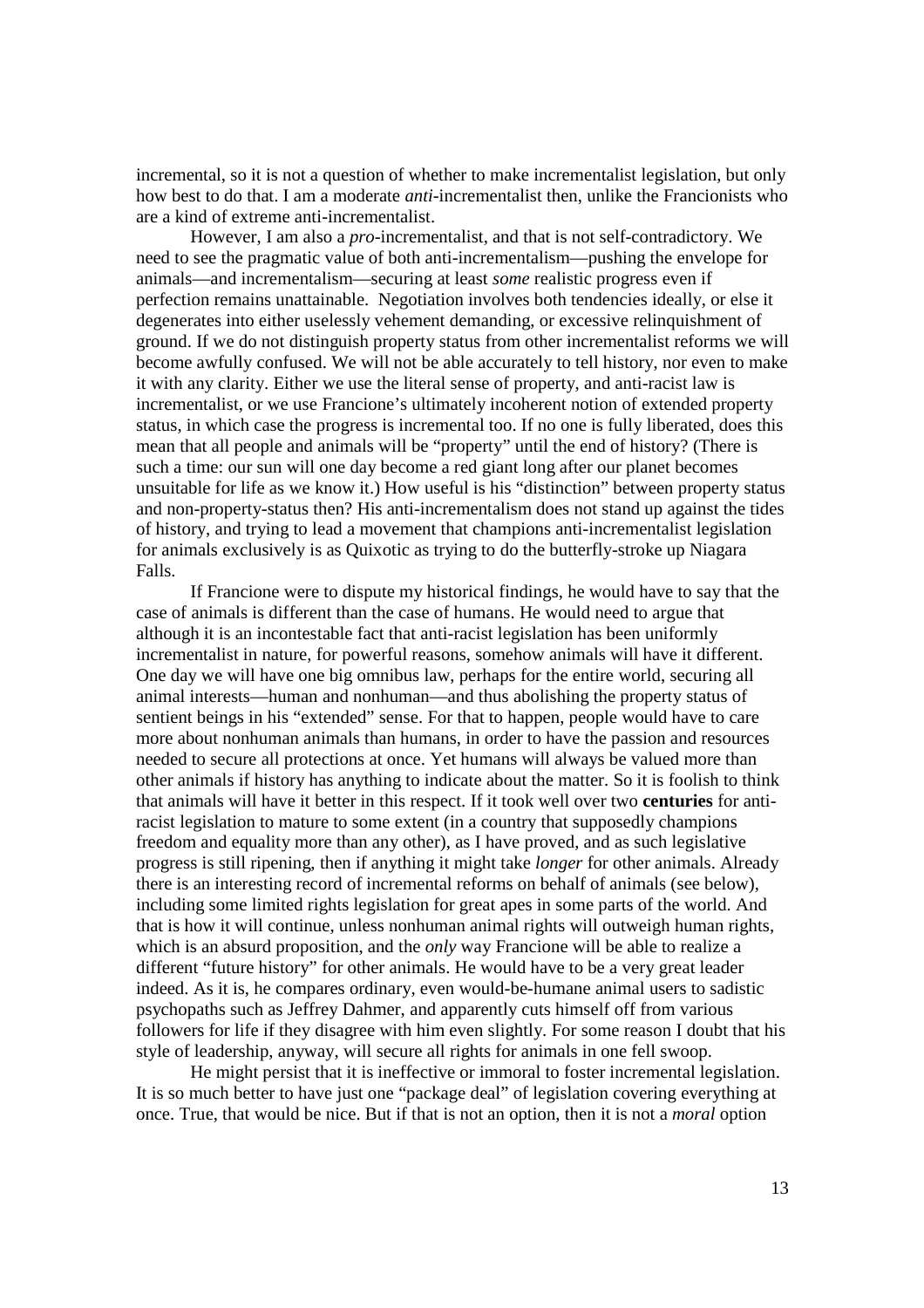either. As the German philosopher Immanuel Kant wrote: "Ought implies can." If we *cannot* have other than incremental legislation, then it is pointless to try to dictate that we "ought" to have other than legislative incrementalism. If incremental laws on behalf of humans were ruled out of existence because they were somehow "immoral," at the actual times of historical inception, then there would have been no legislative progress at all. That is because all of it has been incremental as I have duly demonstrated. No omnibus legislation would have been possible for all we know, given that legislation ALWAYS has opposition. As for effectiveness, incrementalism has been the ONLY thing that has worked for anti-racist legislation as I have documented, so of course it is effective.

 The fact is, if we look at the historical record, we see that property status in the accurate sense (we have seen it is impossible for Francione to generalize his extended term to all, or even most, forms of oppression by far) is on a separate track from legislation that either attacks or defends the interests of the oppressed. There were laws attacking blacks' interests post-property-status in the literal sense, and other laws in these peoples' favour, in a titanic battle spanning many decades. There were racist laws being born as late as 1967, requiring segregated beaches in Sarasota, Florida. So we do not need to worry overmuch if incrementalist anti-cruelty laws will "cause" abolitionist laws. First of all, no one says that causing one animal "welfarist" law automatically causes a law completely abolishing animals' property status. Only Francione states this when he distorts the position of his opponents in a classic and strangely enduring straw man argument. You need a separate campaign and legislative act to abolish property status. The point is that if people start a campaign to abolish animals' property status in the only coherent sense of the term, it will likely be a separate campaign from laws addressing their other interests. The historical record proves this too. Anything is possible in such a property-declassification campaign. It will not somehow become impossible to do just because people have legislated anti-cruelty in the past, in *other* campaigns. It all depends on the discussion and votes in *the current* campaign.

 The picture of abolishing property status as a kind of grand finale in which all animal interests will be respected according to animal rights is a completely unfounded historical generalization. It is like the cargo cults of islanders waiting for their ships to come in that will magically signal their final liberation. Some island natives, previously untouched by the west, came to look forward to cargo ships that arrived for the purposes of trade. Sadly, many of these natives formed a spiritual idea that a divine ship would some day arrive, as a kind of saviour, signalling the end to all of their troubles (many of which, ironically, were caused by the colonialists). Or I knew a few somewhat deluded animal rightists who thought that the Apocalypse was going to occur in 1997. They figured that all animals would be somehow "beamed up" to Heaven at that time. Needless to say, they were quietly corrected by the ordinary flow of history. This is a bizzare case, but Francionist expectations of nonincrementalist law as a viable thing to aim for as the next legislative goal are scarcely more realistic.

 Back to our history, the opposite of any virtually ahistorical "finale" is true of the legislative record. It is simplistic to force all legislation onto one causal track, along which everything either does or does not lead to the abolition of property status. The buck does not stop there, but if anything, history proves that things just get **STARTED** there for very major interest-protecting legislation, on behalf of people who were once considered property. At that, it was a starting-point of grossly retarded anti-racist laws for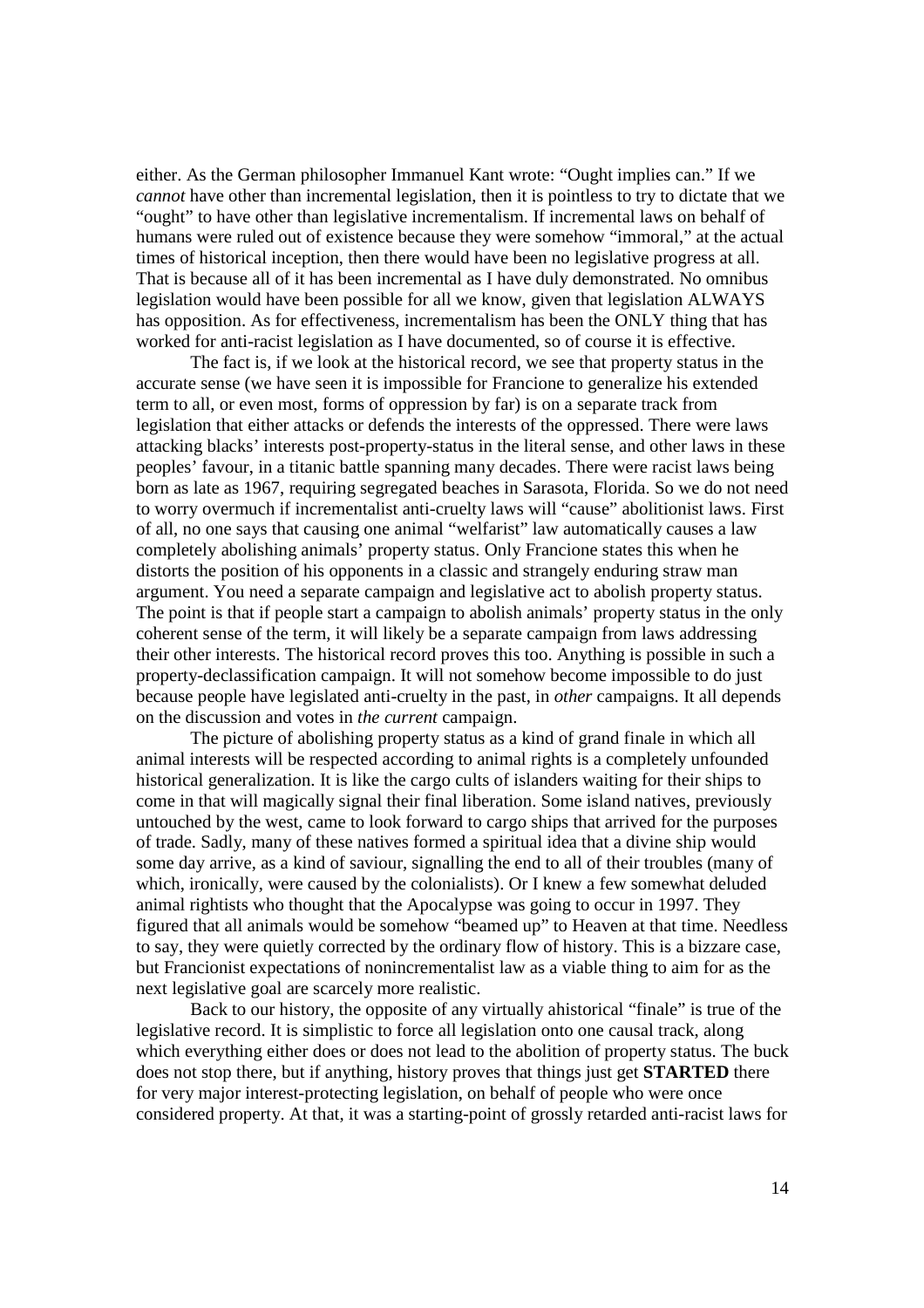very nearly seven decades as I have calibrated above. And even after that, African Americans were still assailed by racist laws in many parts of the land. Great descriptive theory offers, at least in part, a perfect mirror of reality. Francione's thought, by contrast, yields a weirdly inverted image. Only this is no fun-house. The explanation for this inversion is simple: arm-chair theorizing. Anti-incrementalists support strong rights and suppose that this is a nonincrementalist endeavour, although even the strongest rights are historically developed in incrementalist stages. In conceptual terms, welfarist law is conceived as incrementalist, and rights is idealistically conceived of as whole. But that does not correspond to real rights as they develop. And frankly, we need legislative strategy that works for concrete reality. So, as I say: "Welcome to the real world."

# **Unjustifiable Fears about Complacency in Animal Law**

Francione will predictably object that securing anti-cruelty legislation, which is a form of incrementalist protection of animal interests, will make people complacent. He says that people will not be willing to pass animal rights laws after anti-cruelty laws. Instead, he claims that animal liberationist laws will be delayed, because people will think that enough has already been provided for animals legislatively. Francione always speaks generically, imprecisely, even sloppily of "complacency," as though it floats amorphously over society, or applies to all people in every walk of life. However, the following table more precisely looks, in social-psychological terms, at what happens after anti-cruelty proposals are made into legislation, based upon different personal orientations towards animal rights:

| <b>Type of Orientation towards Animal</b>                              | <b>Response to Anti-Cruelty Legislation</b>                                                                                                                                                                                                                                                     |  |
|------------------------------------------------------------------------|-------------------------------------------------------------------------------------------------------------------------------------------------------------------------------------------------------------------------------------------------------------------------------------------------|--|
| <b>Rights</b>                                                          |                                                                                                                                                                                                                                                                                                 |  |
| Defends animal rights                                                  | Will not change support for animal rights<br>or be "complacent"                                                                                                                                                                                                                                 |  |
| Apt to support animal rights in the future,<br>but not a supporter now | Will not change in aptitude, since apt to<br>take animal <i>rights</i> seriously, which all<br>serious thinkers see as different from<br>merely anti-cruelty.                                                                                                                                   |  |
| Apt to backslide from animal rights into<br>mere curbing of cruelties. | Will know as well as the last two groups<br>about distinction between anti-cruelty and<br>animal rights. Will not likely be an activist<br>in any event, since in my experience these<br>people usually feel like ashamed<br>hypocrites, and are only a tiny percentage<br>of the public anyway |  |
| Undecided about animal rights; perhaps                                 | Again will not confuse anti-cruelty with                                                                                                                                                                                                                                                        |  |

## **TABLE 3.**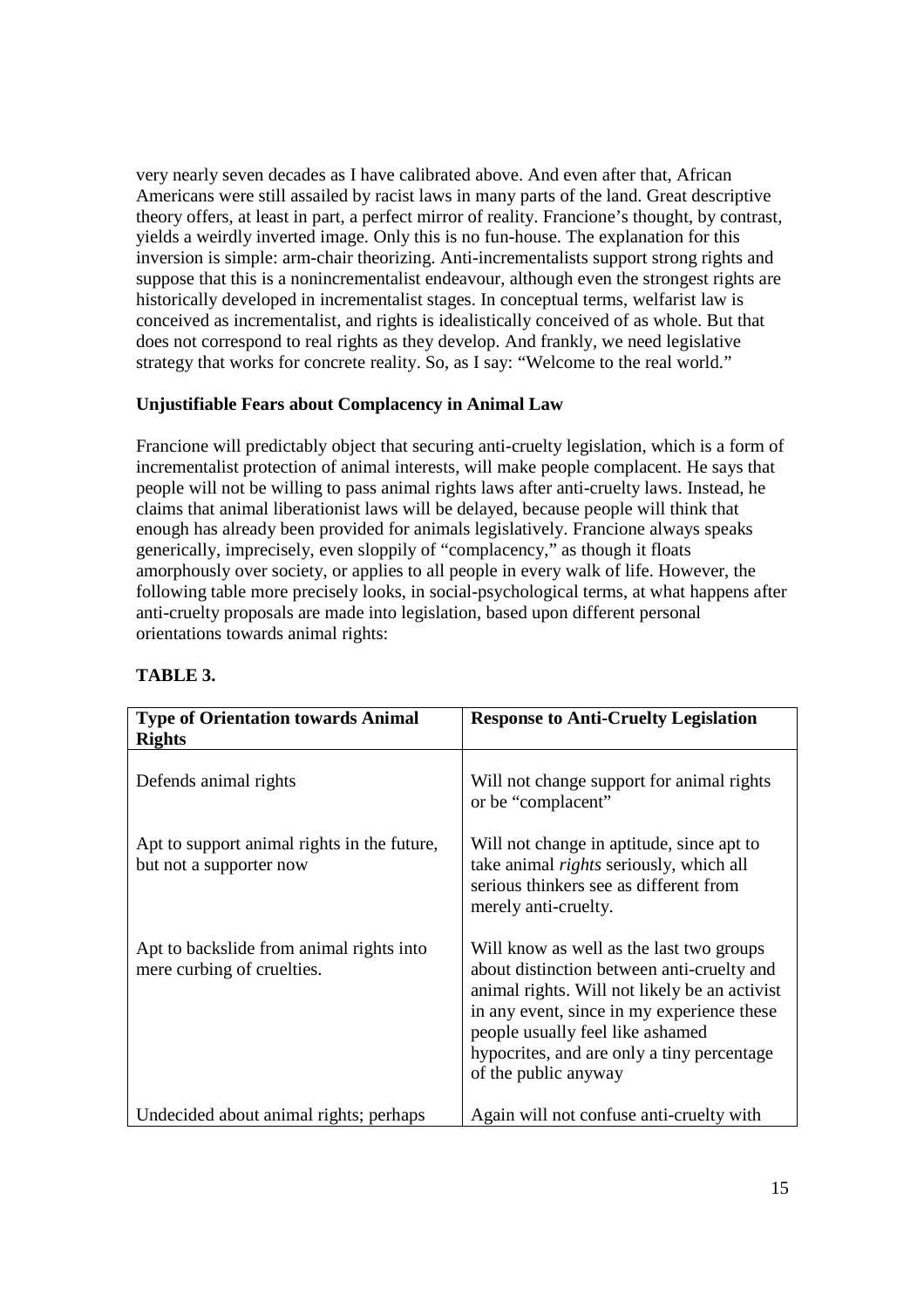| could go either way, depending on what<br>develops | animal rights if they are intelligent and<br>educated, and therefore they will not be<br>complacent that we do not need animal<br>rights if merely anti-cruelty is secured                                                                                                                                                                                                                                                                                                                                                                                                                                                                                                                                                                                                                                                                                                                                                                                                                                                                                                                                 |
|----------------------------------------------------|------------------------------------------------------------------------------------------------------------------------------------------------------------------------------------------------------------------------------------------------------------------------------------------------------------------------------------------------------------------------------------------------------------------------------------------------------------------------------------------------------------------------------------------------------------------------------------------------------------------------------------------------------------------------------------------------------------------------------------------------------------------------------------------------------------------------------------------------------------------------------------------------------------------------------------------------------------------------------------------------------------------------------------------------------------------------------------------------------------|
| Rigidly opposed to animal rights                   | This is actually the <i>only</i> group that would<br>be substantially complacent with the<br>appearance of anti-cruelty laws. However,<br>these people are obviously opposed to<br>animal rights <i>anyway</i> , so it does not make<br>sense to avoid anti-cruelty laws out of the<br>worry that complacent people will not<br>support animal rights. Why pander to these<br>individuals in one's legislative strategies?<br>These individuals will not support such<br>rights in any case, but no one else<br>reasonably occasions any serious worries<br>about any smugness that all is well with<br>animals. There <i>may</i> not be complacency<br>with factory farming on the part of the<br>zealous anti-animal-rightist, but this sort of<br>rigid person would only be caused, at best,<br>by intensive conditions to make the<br>practices less cruel, not move to champion<br>animal rights. So those opposed to animal<br>rights would not be more likely to support<br>such rights if animals are still treated<br>cruelly, without any relief legislation, as<br>the Francionists fantasize. |

Here we see a typical lack of precision in anti-incrementalism, missing the big picture, and not thinking things through. Only the last category of persons is significantly relevant to the issue of complacency, but those people are themselves mostly irrelevant to building support for animal rights. Or if they *can* be won over, then anti-cruelty laws will not satisfy them that animal rights have been achieved if they are the least bit educated about these matters. The public is not that stupid. At least not if animal rights education proceeds successfully. Convincing people that anti-cruelty is not the same as animal rights is actually very easy, although convincing people to adopt animal rights may be hard.

 The fact is that if society grants anti-cruelty, this gets a conversation going that may one day lead to legislation which will further protect animals' interests. If animals' interests are not officially taken seriously though, people are not going to talk about animal rights, and are not even as likely to listen with any seriousness, in such a deeply speciesist society. As I have written elsewhere, a kinder legislative culture is more conducive to animal rights than a cruel culture. Only the kind slave-owners were apt to disavow their racist beliefs, for the most part, not the implacably cruel ones who had no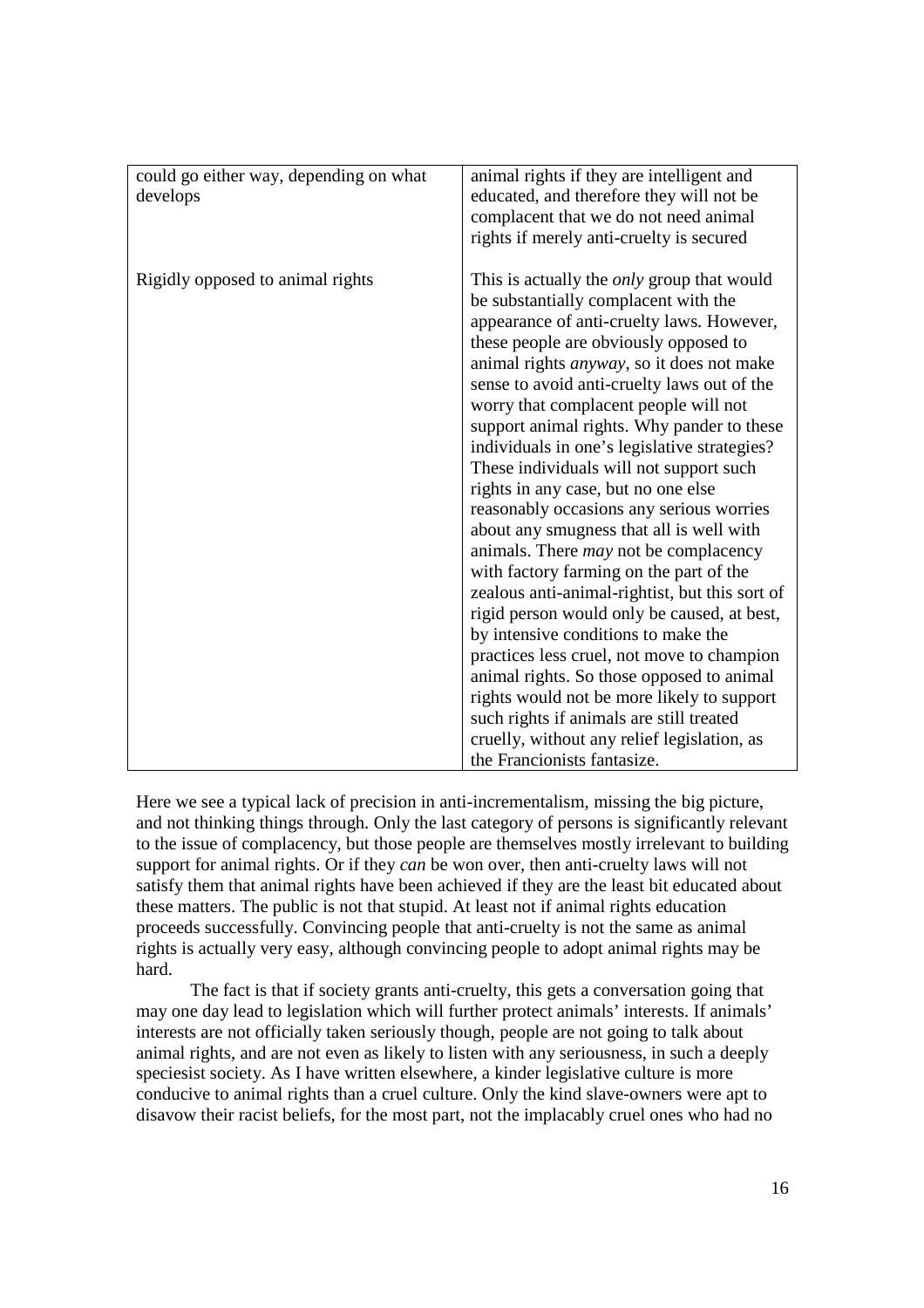concern for those under their tyrannical sway. The historical record, anyway, is overbrimming with examples of merely incremental legislation being enacted, which in no way produced such "complacency" that further increments proved either impossible or noticeably delayed. We will see this further with the examples of women's rights and children's rights. Once again, the Francionists deal readily in baseless historical overgeneralizations.

#### **The History of Progress for Women's Rights**

Sexism has also been legislated against. However, the cases of women and indeed children have not involved nearly as much backlash legislation as we found in TABLE 1 regarding blacks. Recall from TABLE 2. that only 23% of laws were positive for blacks, whereas you will soon see that 100% were progressive for children and only slightly less than that for women. Perhaps that is because women and children were thought of as subordinate to men and adults, respectively, but were not hated as virulently as people of other so-called "races" were. This makes sense in that women and children were part of oppressors' families, whereas slaves were largely viewed as instruments. Indeed, slaves were viewed by so many of their masters with solely the following question in mind: How should I use my property in ways that are advantageous for me? There are many historical cases of women and children being viewed from a less debased perspective though. One could conceivably argue, then, that females and young people only had quasi-property status, even though the Bible explicitly designates women, anyway, as the property of patriarchs. However, Biblical mandates often go unfulfilled in more recent times. Yet in *many* cases, the same exploitive question has been operative in those who dominated women and children. As for laws that favour a given group, surely less than 1% of laws have secured substantial rights for animals (see below). Although, strictly speaking, that is speculation on my part, it remains overwhelmingly probable supposition. Furthermore, only a minority of laws now secures substantial animal welfare, such as a restriction against factory farming as we find in Sweden. We can compute this because some 50 billion cows, pigs, chickens and others are killed worldwide to be eaten, $\frac{7}{1}$  some 95% of all animals killed by humans, $8$  and the vast majority of these creatures are victims of "intensive"—that is, violating—farming, transport, and slaughter practices.

Back purely to women's rights, we find the historical record as follows:<sup>9</sup>

**TABLE 4.** 

**LEGEND** 

-

<sup>8</sup> According to the Humane Society of the United States. See

<sup>&</sup>lt;sup>7</sup> See World Farm Animals Day at http://www.wfad.org/about/treatment.htm. This is a very widespread statistic, and does not even include aquatic animals.

http://www.hsus.org/farm\_animals/factory\_farms/.

<sup>&</sup>lt;sup>9</sup> See http://www.infoplease.com/spot/womenstimeline1.html. This timeline contains other facts that are a matter of public record and were assembled from various sources on the internet.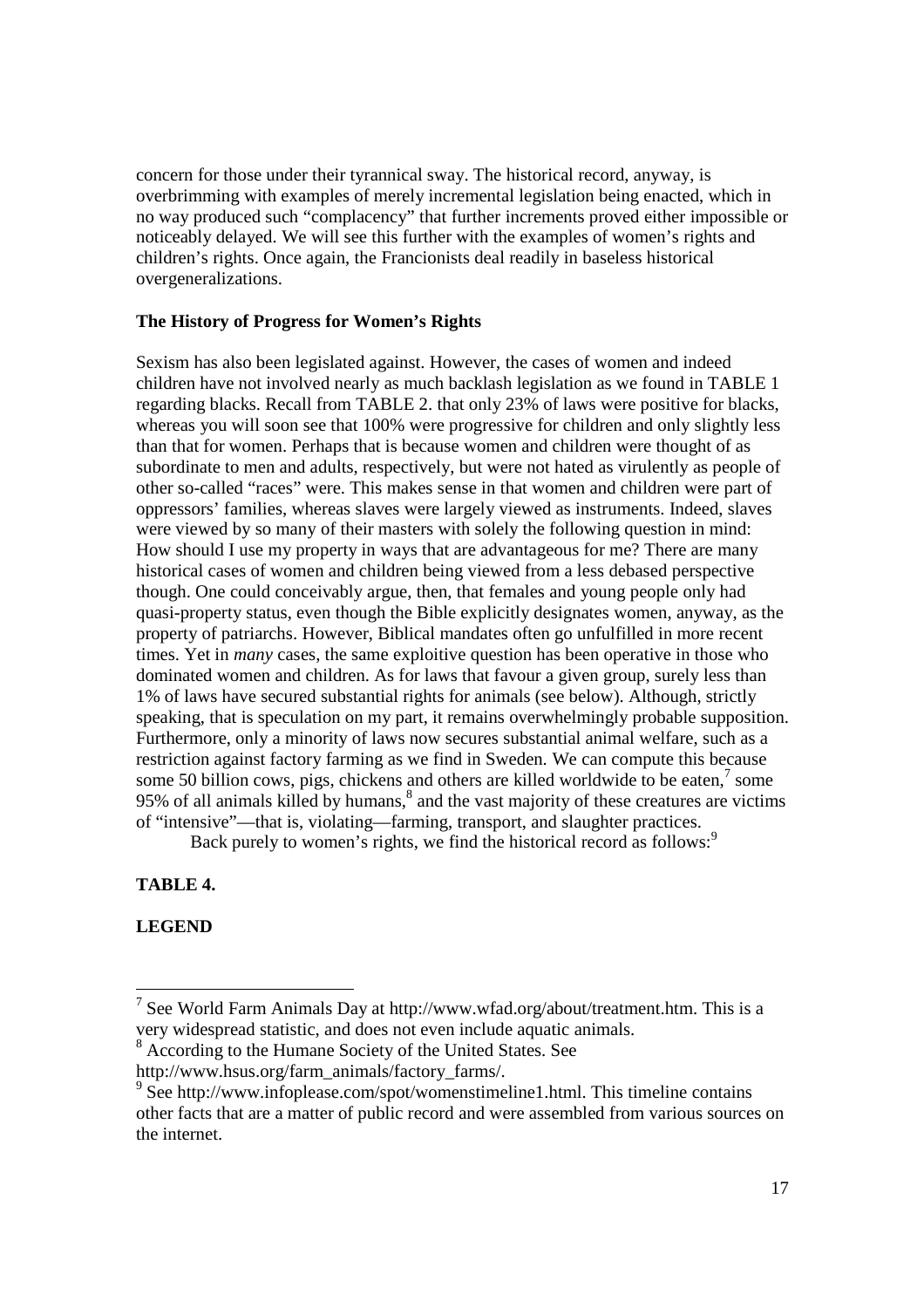### BLUE **a legislative year (law either enacted or influentially adjudicated) RED sexist legislative outcome**

- Early *The Bible*, Exodus 20-21. Women described as property of their fathers. At
- **Times** marriage, ownership was transferred to the husband. A legal assumption of Christian states for a long time.
- 1839 Law passed giving women very limited property rights, largely in connection with slaves (Mississippi)
- 1848 Married Women's Property Act, expanded property rights of married women (New York)
- 1850 First woman graduated with medical degree under guard
- 1855 Lucy Stone first woman to keep her own name after marriage
- 1855 University of Iowa first university to admit women
- 1866 Founding of American Equal Rights Association, first organization in U.S. to advocate women's vote
- 1868 National Labor Union supports equal pay for equal work
- 1869 Territory of Wyoming passes first women's suffrage law.
- 1870 First women jurors serve (Wyoming)
- 1870 First woman admitted to practice law (Iowa)
- $1870$  15<sup>th</sup> amendment does not specifically exclude women from vote
- 1872 Congress mandates equal pay for work of equal value
- 1877 First woman to get a doctorate in U.S.: Helen Magill, Greek studies, Boston University
- 1878 Amendment to constitution introduced to Congress giving women right to vote 1900 by this time every U.S. state gave married women substantial control over their property
- 1893 Colorado is the first state to adopt amendment granting women the right to vote
- 1917 First woman elected to Congress: Jeannette Rankin (Montana)
- 1919 Congress passes women's suffrage amendment
- 1920 The Women's Bureau of the Department of Labor is formed to collect information about women in the workforce and safeguard good working conditions for women
- 1933 First woman in presidential cabinet
- 1936 The federal law prohibiting dissemination of contraceptive information through the mail is modified and birth control information is no longer classified as obscene.
- 1960 The Food and Drug Administration approves of birth control pills
- 1963 Equal Pay Act applies to women except in domestics, agricultural workers, executives, administrators, or professionals
- 1964 The Civil Rights Act bars discrimination in employment on the basis of race and sex.
- 1965 In *Griswold v. Connecticut*, the Supreme Court strikes down the one remaining state law prohibiting the use of contraceptives by married couples
- 1967 Executive Order 11375 expands Lyndon Johnson's affirmative action policy of 1965 to cover discrimination on the basis of gender. As a result, federal agencies and contractors must take active measures to ensure that women as well as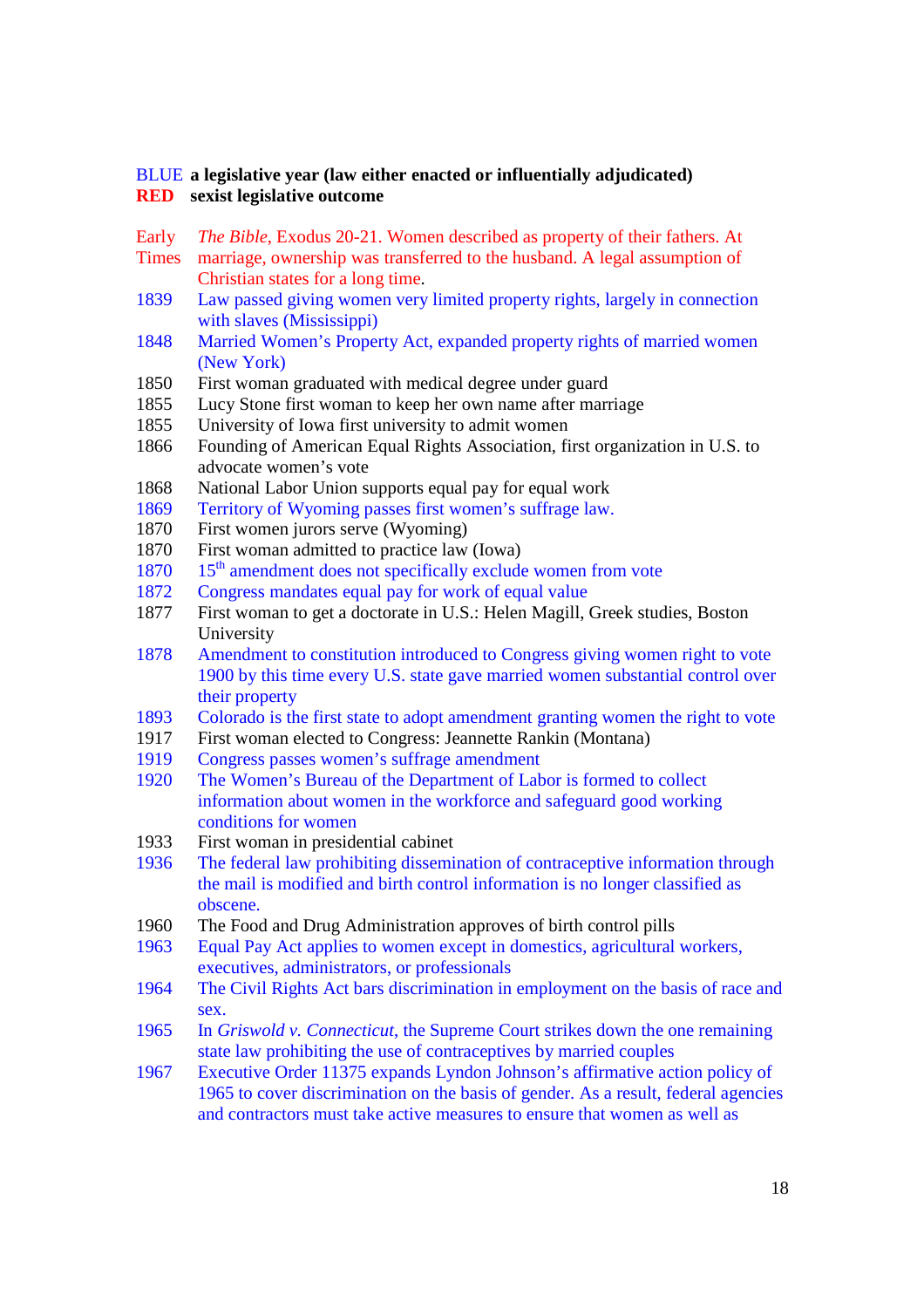minorities enjoy the same educational and employment opportunities as white males.

- 1968 The Equal Employment Opportunity Commission rules that sex-segregated help wanted ads in newspapers are illegal. Ruling upheld by U.S. Supreme Court in 1973, opening the way for women to apply for higher-paying jobs hitherto open only to men
- 1968 First national women's liberation conference (Chicago)
- 1969 California is the first state to adopt a "no fault" divorce law, which allows couples to divorce by mutual consent. By 1985 every state has adopted a similar law. Laws are also passed regarding the equal division of common property.
- 1970 In *Schultz v. Wheaton Glass Co.*, a U.S. Court of Appeals rules that jobs held by men and women need to be "substantially equal" but not "identical" to fall under protection by the Equal Pay Act. An employer cannot, for example, change the job titles of women workers in order to pay them less than men.
- 1972 In *Eisenstadt v. Baird* the Supreme Court rules that the right to privacy includes an unmarried person's right to use contraceptives.
- 1972 Title IX of the Education Amendments bans sex discrimination in schools. It states: "No person in the United States shall, on the basis of sex, be excluded from participation in, be denied the benefits of, or be subjected to discrimination under any educational program or activity receiving federal financial assistance." As a result, enrollment of women in athletics programs and professional schools increases dramatically.
- 1973 In the U.S. Supreme Court, Roe v. Wade establishes women's right to abortion
- 1974 The Equal Credit Opportunity Act prohibits discrimination in consumer credit practices on the basis of sex, race, marital status, religion, national origin, age, or receipt of public assistance.
- 1974 In *Coming Glass Works v. Brennan*, the U.S. Supreme Court rules that employers cannot justify paying women lower wages because that is what they traditionally received under the "going market rates." A wage differential occurring simply "because men would not work at the low rates paid women" is unacceptable.
- 1976 The first marital rape law is enacted in Nebraska, making it illegal for a husband to rape his wife.
- 1978 The Pregnancy Discrimination Act bans employment discrimination against pregnant women. Under the Act, a woman cannot be fired or denied a job or a promotion because she is or may become pregnant, nor can she be forced to take a pregnancy leave if she is willing and able to work.
- 1981 First woman appointed to Supreme Court: Sandra Day O'Connor
- 1986 In *Meritor Savings Bank v. Vinson*, the U.S. Supreme Court finds that sexual harassment is a form of illegal job discrimination.
- 1992 In *Planned Parenthood v. Casey*, the U.S. Supreme Court reaffirms the validity of a woman's right to abortion under *Roe v. Wade*. The case successfully challenges Pennsylvania's 1989 Abortion Control Act, which sought to reinstate restrictions previously ruled unconstitutional.
- 1994 The Violence Against Women Act tightens federal penalties for sex offenders, funds services for victims of rape and domestic violence, and provides for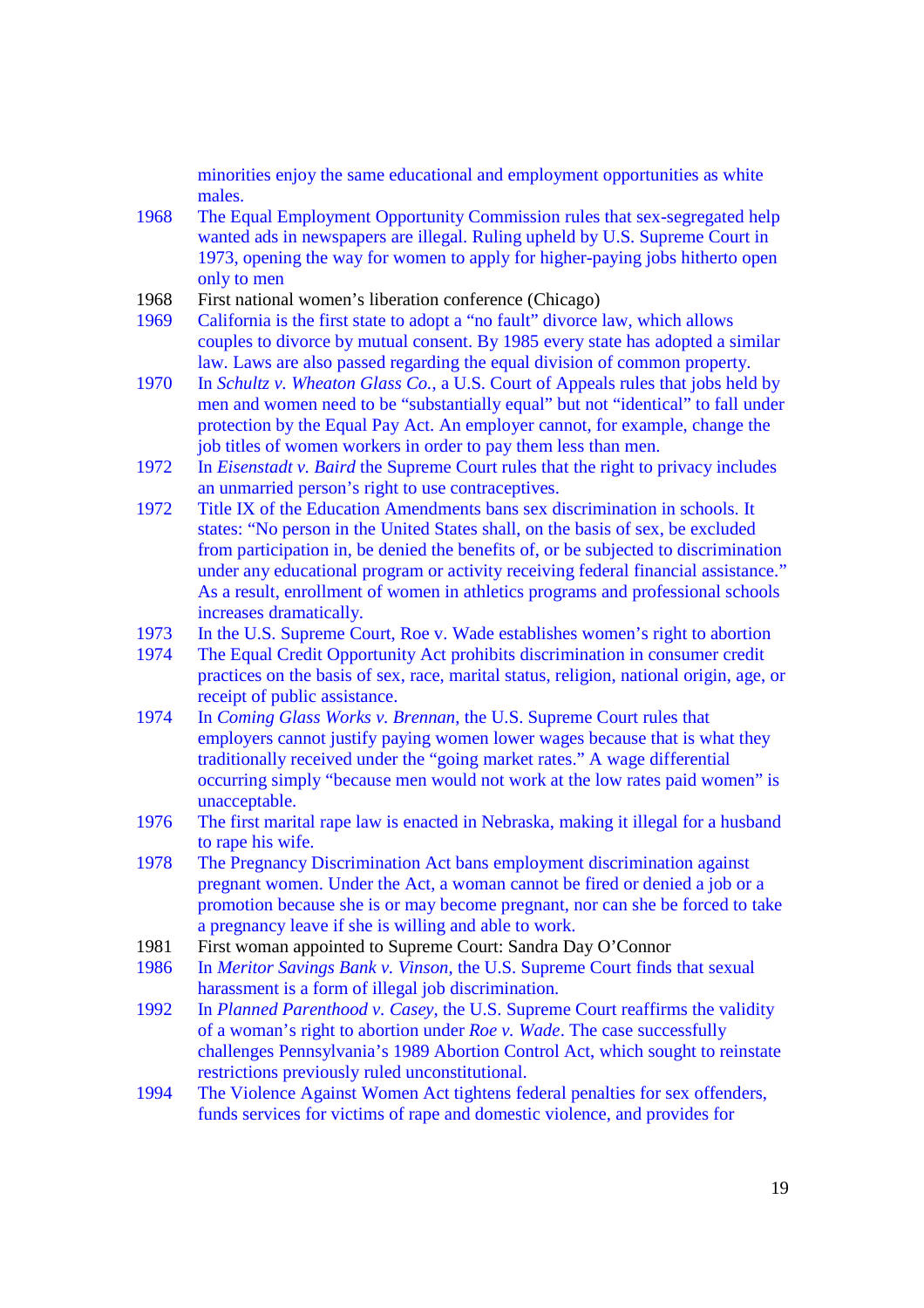special training of police officers.

- 1996 In *United States v. Virginia*, the U.S. Supreme Court Rules that the all-male Virginia Military School has to admit women in order to continue to receive public funding. It holds that creating a separate, all-female school will not suffice.
- 1999 The Supreme Court rules in *Kolstad v. American Dental Association* that a woman can sue for punitive damages for sex discrimination if the antidiscrimination law was violated with malice or indifference to the law, even if that conduct was not especially severe.
- 2003 In *Nevada Department of Human Resources v. Hibbs*, the Supreme Court rules that states can be sued in federal court for violations of the Family Leave Medical Act.
- 2005 In *Jackson v. Birmingham Board of Education*, the Supreme Court rules that Title IX, which prohibits discrimination based on sex, also inherently prohibits disciplining someone for complaining about sex-based discrimination.
- 2006 The Supreme Court upholds the ban on the "partial-birth" abortion procedure, arguing on the basis of "respect for the dignity of human life."
- 2009 President Obama signed the Lily Ledbetter Fair Pay Restoration Act allowing victims of pay discrimination to file a complaint with the government against their employer within 180 days of their last paycheck. Previously, victims (most often women) were only allowed 180 days from the date of the first unfair paycheck. This Act is named after a former employer of Goodyear who alleged that she was paid 15-40% less than her male counterparts, which was later found to be accurate.

Here once again we have the only other case in which humans were considered property, apart from possibly children. In any event, all legislative progress for women was incremental as well, which I can note without repeating the content of each increment mentioned in Table 4., just in order to preclude tedium. Each of these are only increments of anti-sexism, not the whole thing. Notice that female property status was never officially revoked in U.S. legislation. Perhaps it has seemed too much to revoke a Biblical law in a predominantly Judeo-Christian nation. Maybe it was easier just to stop observing the old tyrannies in effect by giving women more control over their own property. Presumably if one can have significant property, then one cannot be property oneself, and one is a person rather than merely a chattel. Again, all of the legislation is incremental. Again, not considering women to be property—*in effect* in 1839 but also 1848—just got the other incremental reforms started. It was not a grand culmination of abolishing human female animals-as-property as Francione is suggesting in the case of nonhumans. Once again we see the topsy-turvy image in Francione's theoretical mirror. It does not matter if we think of property as ownership or something more. Either way, it is inaccurate to predict that we can nonincrementally abolish the property status of animals, completely out of keeping with how incrementalist legislation for humans is still unfolding. Again, even women's property rights progressed incrementally from 1839 to 1848, as they did with the greater equality of wages in 1872 and 1963. I have included other firsts for women since these were also important increments for them in society, helping to frame the legislative fight against sexism.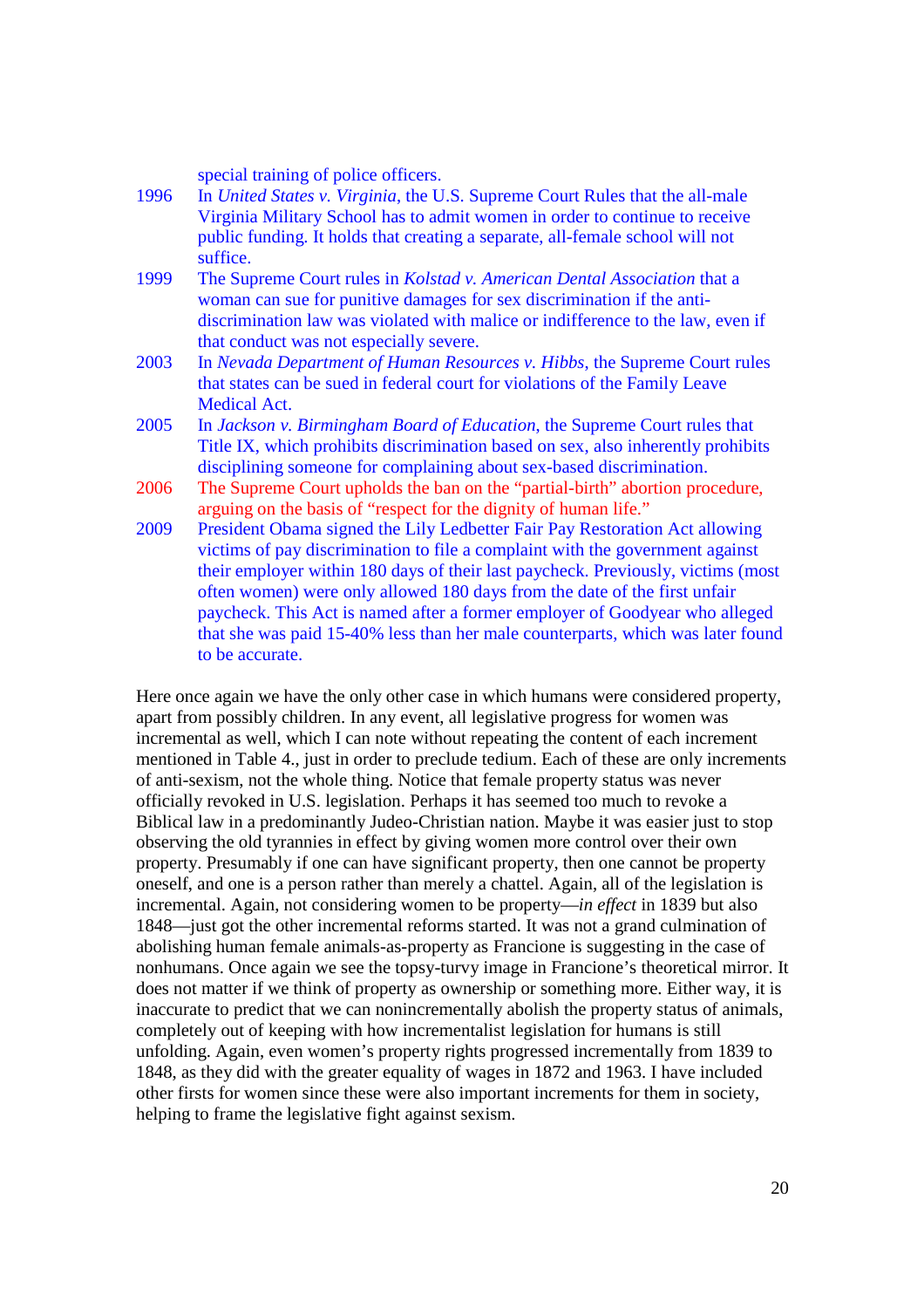### **Children's Rights Law: Thoroughly Incrementalist**

Tom Regan, in *Empty Cages: Facing the Challenge of Animal Rights*, compares nonhuman animals to children, who are also not necessarily "cognitively advanced." This argument is vulnerable to the charge that children will one day attain higher mental capacities in most cases, however, one thing that cannot be impugned Regan does not dwell on. Children are for the most part inherently *helpless*, and so they should, perhaps all the more, poignantly pull on our will to be helpful towards them. It turns out that the history of children's rights legislation in the U.S. is also completely incrementalist in nature. Observe the historical record of rights for young people: <sup>10</sup>

## **TABLE 5.**

-

- 1836 Massachusetts creates first state child labor law in which children under 15 working in factories have to attend school for at least 3 months per year.
- 1842 Massachusetts limits children to 10 hours of work per day. Several states follow suit but do not consistently enforce their laws.
- 1851 Massachusetts makes first modern adoption law in the U.S. It recognized adoption as a social and legal operation based on child welfare rather than adult interests and directed judges to ensure that adoption decrees were "fit and proper."
- 1877 The New York Society for the Prevention of Cruelty to Children and several societies for the Prevention of Cruelty to Animals across the U.S. joined together to form the American Humane Association.
- 1916 First child labour law prohibit movement of goods across state lines if minimum age laws are violated. This law was in effect until 1918 when it was declared unconstitutional in a landmark case, Hammer v. Dagenhart.
- 1924 Congress tried to pass a constitutional amendment to authorize a national child labour law, but killed by opposition.
- 1938 Fair Labor Standards Act introduced by Franklin D. Roosevelt, including limits on many forms of child labour.
- 1944 Prince v. Massachusetts case, U.S. Supreme Court held that government has authority to regulate treatment of children, and that parental authority can be restricted if in the child's welfare interests. [analogous to children not being the property of parents]
- 1965 Abe Fortas of U.S. Supreme Court wrote a majority opinion in Tinker v. Des Moines giving children the right to free expression.
- 1967 In re Gault was a landmark U.S. Supreme Court decision establishing that juveniles accused of crimes in a delinquency proceeding must be accorded many of the same due process rights as adults such as the right to timely notification of charges, the right to confront witnesses, the right against self-incrimination, and

<sup>&</sup>lt;sup>10</sup> Source: Wikipedia's Timeline of Young People's Rights in the United States. See: http://en.wikipedia.org/wiki/Timeline of young people's rights in the United States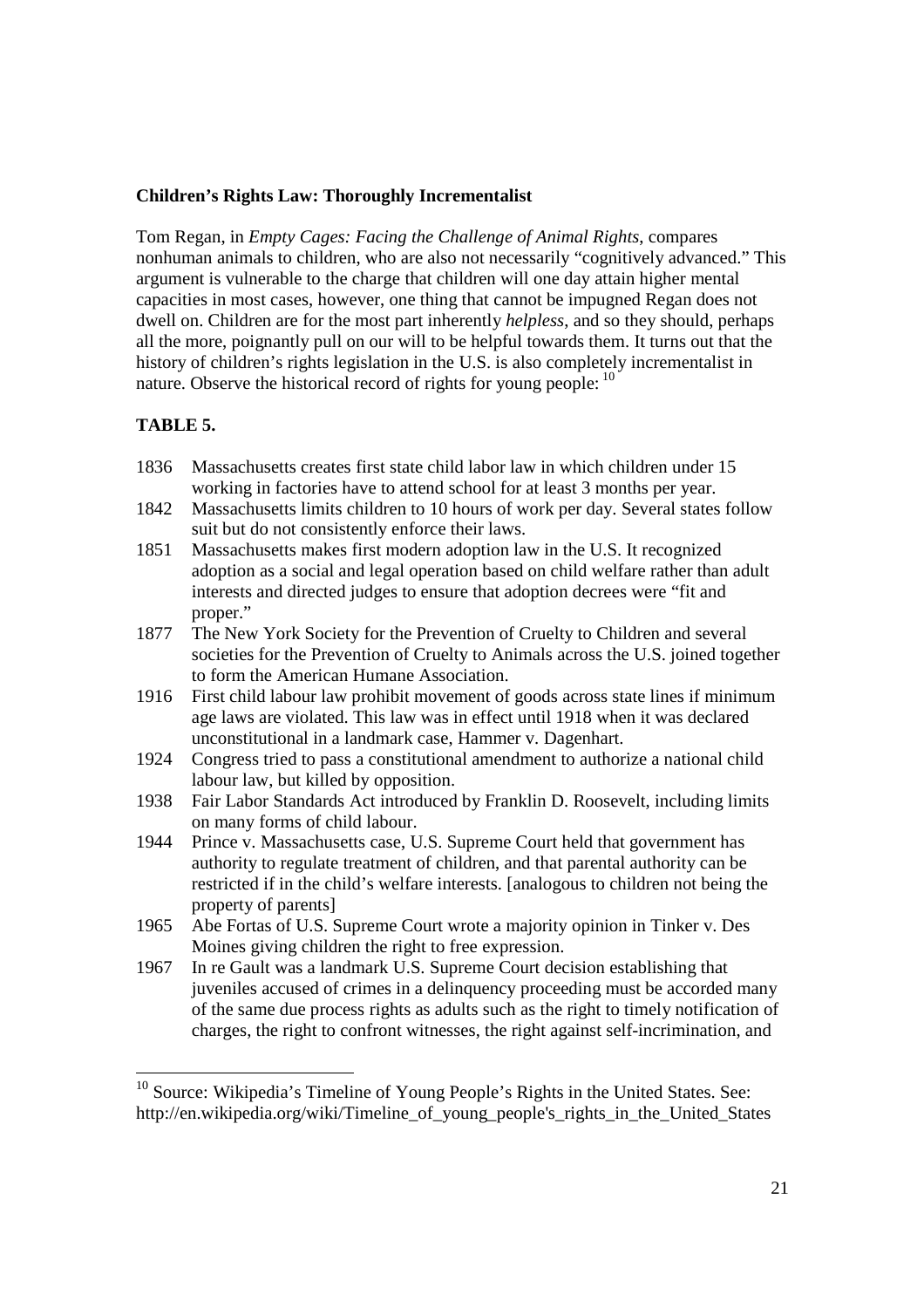the right to counsel.

- 1970 *In re Winship* was a U.S. Supreme Court decision that held that when a juvenile is charged with an act which would be a crime if committed by an adult, every element of the offense must be proved beyond a reasonable doubt.
- 1973 First joint custody statute in the U.S. enacted in Indiana, allowing children the right to both parents after a divorce.
- 1974 Child Abuse Prevention and Treatment Act passed by U.S. Congress to increase children's rights and reduce child neglect and abuse.
- 1992 Child Labor Deterrence Act prohibited importing products produced by child labour.
- 1997 *Flores, et al. v. Janet Reno* was a class action lawsuit resulting in a national policy for detaining, releasing and treating children in immigration custody on the premise that authorities must treat children in their custody with "dignity, respect and special concern for their vulnerability as minors."
- 1999 The Children's Online Privacy Protection Act guards children's privacy and safety against website operators.
- 2002 Convention of the Rights of the Child: U.S. Senate unanimously consents to ratify the Optional Protocol to the Convention on the Rights of the Child on the Sale of Children, Child Prostitution and Child Pornography and the Optional Protocol on the Involvement of Children in Armed Conflict.
- 2007 Unaccompanied Alien Child Protection Act, establishing an Office of Children's Service at the U.S. Department of Justice.
- 2008 Stop Child Abuse in Residential Programs for Teens Act requires standards and enforcement provisions to prevent child abuse and neglect in residential programs, and for other purposes.

 Once again we see the same broad pattern. Legislation in favour of children's rights is incremental, making bit-progress in: restricting child labour in favour of education; limiting work hours; making adoption sensitive to child welfare; minimum age for child workers; other limits on child labour; establishing government authority over that of parents in some cases; giving children the right to free expression; providing children accused of delinquency with due process; benefiting criminally accused children through a reasonable standard of proof; giving children access to both divorced parents; protecting children more against neglect and abuse; further incentives to protect children against unjust labour practices; requiring respect for children stuck in immigration processing; protection of children against internet predation, and against prostitution, pornography, and war; giving children an advocate in the federal Department of Justice; and protecting children in residential programs, for example, against abuse and neglect.

 All of the above constitute incremental contributions to children's rights. There is no omnibus bill here either securing all interests of children, let alone a full degree of protection of those interests. Again, the phenomenon of children in dire poverty proves that their dignity is not yet secured by rights, and that true liberation remains elusive. In a sense, children were considered informally to be the property of their parents. That is, children were at the parents' disposal, and could be made to work in abusive contexts, and so on. Unfortunately, many parents did not have a lot of choices due to poverty. We can say that this is quasi-proprietary control. For example, the thought might be: "it" is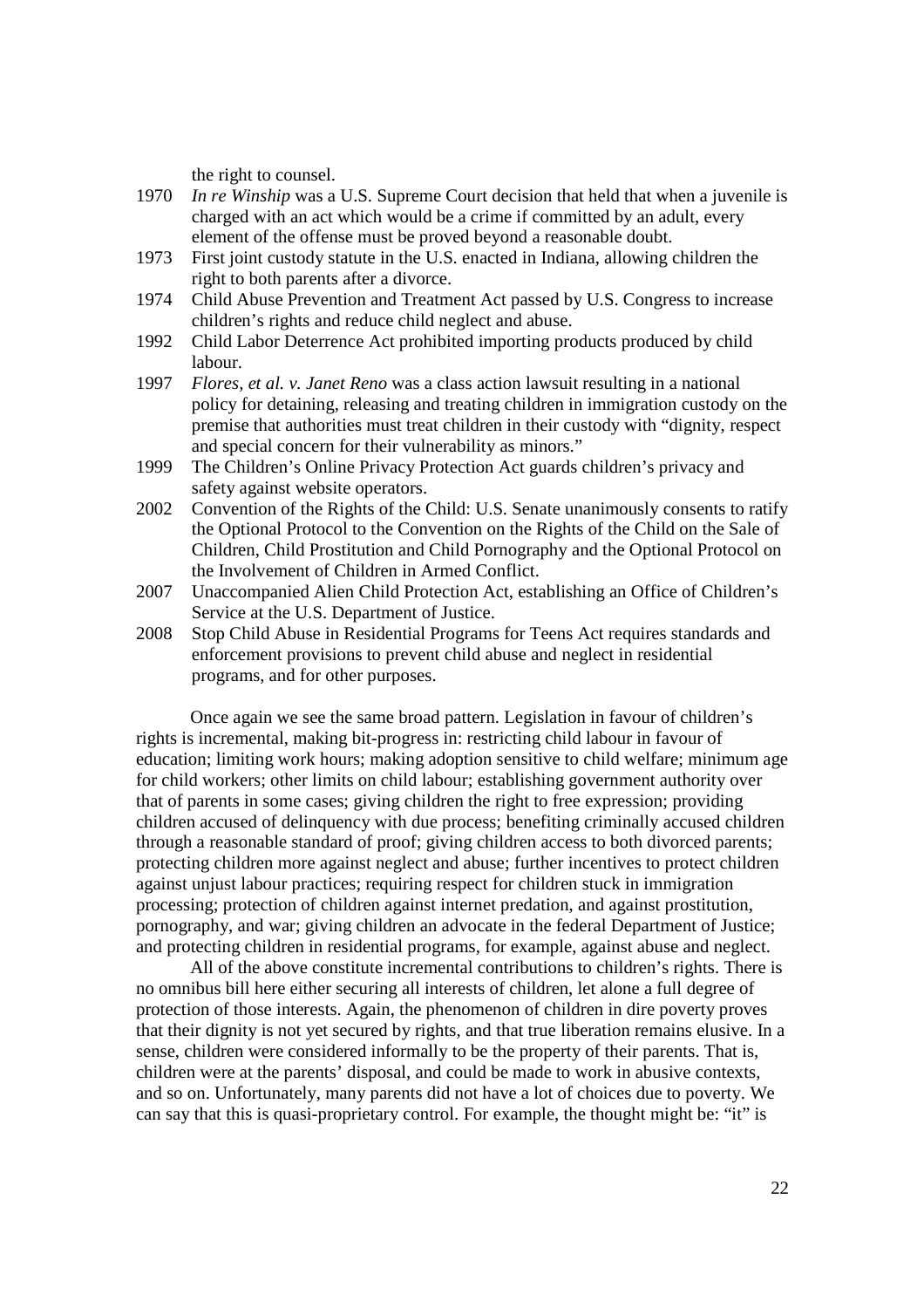*my* child and I can do what I want with "it." (Objectifying language of this nature used to be alarmingly common not too far back in our history.) Their abuse as laborers was more systemic and socially caused however than something that can be landed altogether on the shoulders of the parents. Regardless, quasi-proprietary control over children was undermined in 1851, when adoption was specified as being in the child's interests rather than the interests of any adults. Perhaps people before that time adopted just to procure virtual slaves. In 1944, the Supreme Court in America declared that parents' authority over the children could be limited by the state. This was even more powerfully subversive of parents in effect claiming quasi-ownership rights over their children. Admittedly, legal theorist Ronald Dworkiin famously provides the legal example that we cannot use our umbrella as a weapon, so the state imposes limitations on property use anyway. The difference is, in this case, that the interests of the children *themselves* are to be considered, whereas Dworkin is obviously not contemplating any interests that the umbrella might have.

#### **The Incrementalist Dilemma**

Francione and the other "antis" face what I call *the incrementalist dilemma* of either:

- (1) Rejecting incrementalism, thus also wishing to undo all progress for blacks, women, and children (among others), or
- (2) Accepting incrementalism, and thus undermining his case against incrementalist anti-cruelty legislation

 For it would be inconsistent to adopt incrementalism in one part of the law because it is morally acceptable and effective, and to reject it in other areas of the law even though anti-cruelty legislation can sometimes have the dramatic effect of ending various kinds of *tortures* for animals, which any human would find a great matter in his or her own life. If animals have the right not to be tortured, as the Great Ape Project specifies, then anti-cruelty legislation often makes incremental progress with respect to this right. Virtually any aspect of factory farming on its own is literally a form of torture for the animals, e.g., de-beaking for chickens. Taken together, the human observer must find these speciesist insults to be unimaginably torturous. So animal "welfarist" laws are certainly *effective*.

 As well, morally accepting the ever-compromising history of human rights incrementalism gives us a standard by which we must accept, in some form, legislative outcomes that leave bad scenarios for people, even squalid life conditions. If we accept highly imperfect protection of interests in the human case, then we must employ a similar standard when evaluating anti-cruelty laws. Leaving gross poverty for humans is arguably cruel, so it cannot be argued that we do not tolerate cruelty in the human case, and so it would be speciesist to accept any remaining cruelties in the case of animals. And obviously I am not proposing fully accepting ethically compromised laws, only enacting them with moral approval for the progressive parts, and frank moral disapproval for the compromised parts. We should not confuse together approving of a law and approving a given thing as being perfectly moral. They are as different as are the two objects of approval or disapproval. In any event, all of this is quite consistent with the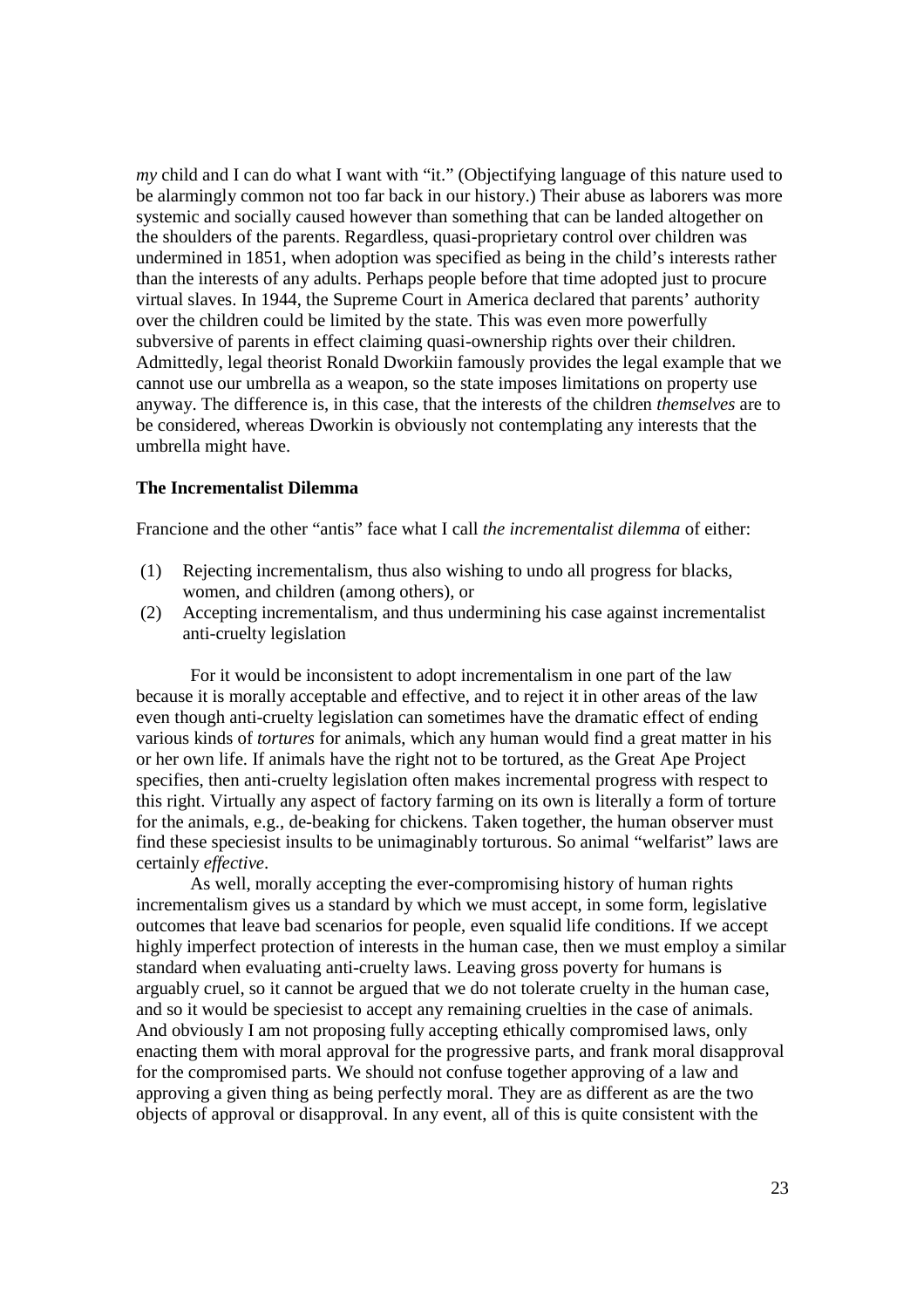general idea of doing the best that we can manage. Again, if we would block anti-cruelty legislation by ruling out legislative proposals that leave deplorable conditions, then we would, on moral grounds, erase all human progress from United States legislatures if history followed that same principle.

#### **Incrementalist Animal Law Today**

There has been a substantial history of incrementalist animal laws. In 1999, New Zealand banned vivisection of great apes. Also, Sweden banned the use of great apes and gibbons in scientific research, and the Baelearic Parliament supports the Great Ape Project, or human-like rights to life, liberty, and freedom from torture for chimpanzees, gorillas, and orangutans. Vancouver, Canada, banned rodeos. People for the Ethical Treatment of Animals (PETA) has helped activists ban animals in circuses in Costa Rica; Windsor, Canada; Greenburgh, New York; Bogata; Colombia; Sao Leopoldo; Brazil; Orange City, North Carolina; and Pasadena and Rohnert Park, California. In 2003 the European Union banned cosmetics tests on animals. Germany in 2002 voted animal rights into its Constitution. The state added, "and animals," to a statement obliging Germans to respect and protect the dignity of human beings. PETA achieved a ban on the military using cats and dogs in wound labs in 1983, early into that group's work. In 1988, the Swedes virtually banned factory farming, which is more anti-cruelty legislation than abolishing increments of animal exploitation unlike the prior examples I have provided.

 All of these and much more are worthy legislative macro-increments in my judgment. And they are just the beginning. Let us build up legislative macro-increments, the largest pieces of liberation that we can manage, on behalf of all animals, not just humans. Francione proposes refraining from incrementalist legislation on behalf of animals, such as banning factory farming. The upshot is that we would have to go all the way from the abject state of intensive farming to a law banning all animal agriculture and presumably also providing for a good life for animals on sanctuaries. Or worse, and even more accurately reflective of Francionism's anti-single-issue, anti-progressivist, antiincrementalism, we have to wait for a single law providing animal rights (including human rights, mind you) in all conceivable areas. Otherwise, there would "merely" be incrementalist legislation. However, the 100% history of even human rights legislation being incremental, together with racist and anti-racist legislation competing for over a century, forcefully suggest that any progress for animals must also be incremental. The oppression of animals is most closely analogous to the oppression of black people because they were subject to such odious prejudice, retrogressive laws after propertystatus-abolition, and awful harms (although I think the Holocaust comparison is even more telling, that is not a matter of U.S. law). And legislating on behalf of people of colour is a difficult and incremental process of achieving a liberation that has yet fully to arrive. It seems ludicrous to suppose that animals, who are viewed even more prejudicially and harmfully, would get a better deal than black people. Francione's complacently believing that society will somehow make a leap over all possible increments, in the case of animal law, is rather like really expecting a cow to jump over the moon after hearing that old nursery rhyme.

 Francione also opposes not only the Great Ape Project (which he once supported; again, he has grown more rigidly anti-incrementalist over time), but "single-issue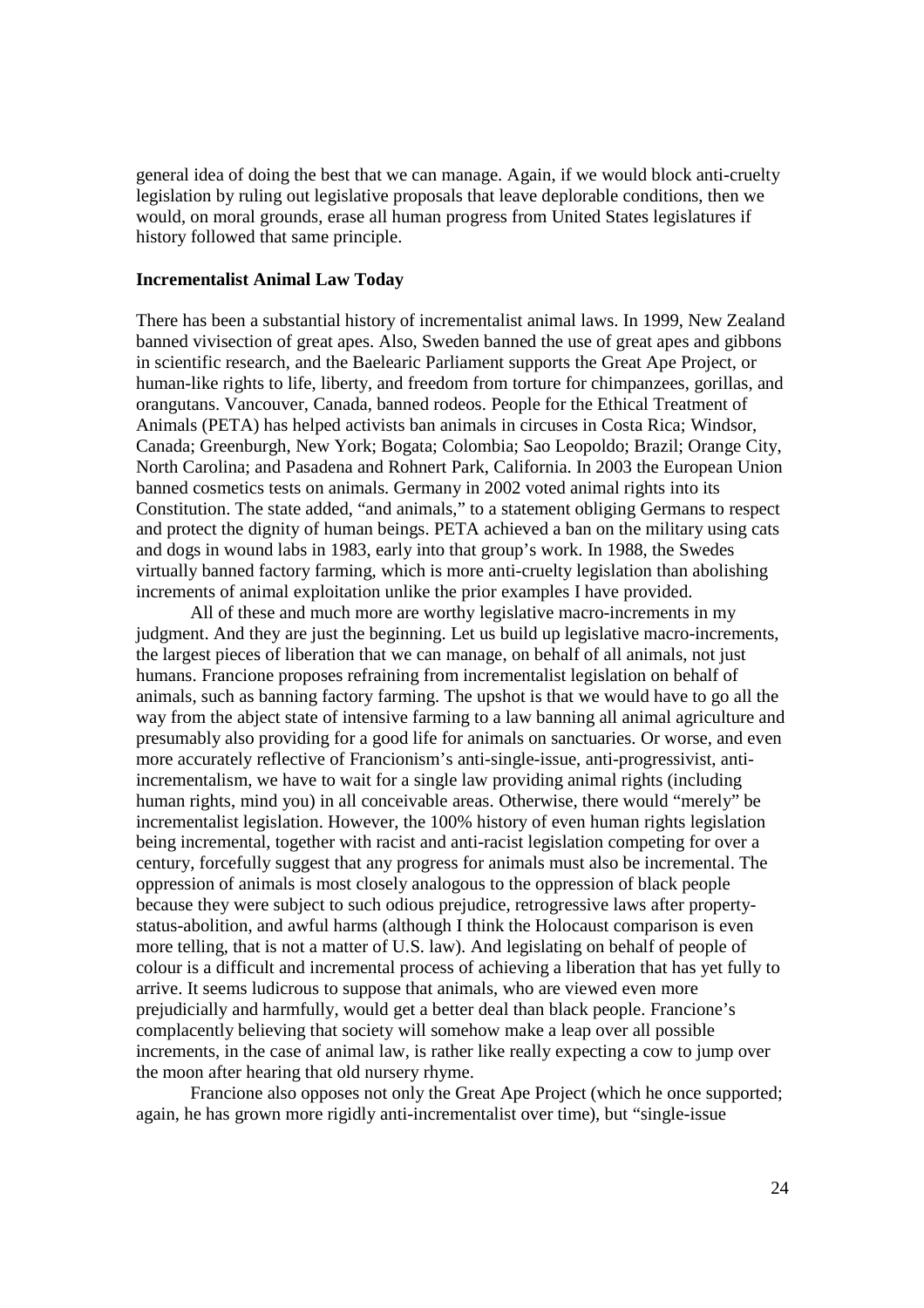campaigns." These are supposedly immoral and ineffective. But look at the record again. All of the purple laws that banned slavery were on that single issue, not other racist problems. The successful racist laws were notoriously focused on narrow issues such as segregation in schools, transport, and various public places. There were also laws against "intermarriage" of the so-called "races." These were all politically successful single-issue campaigns. The civil rights legislative formulations or findings of 1948, 1954, 1956, 1964, 1965 (two laws), 1967, 1971 and 2003 were all single-issue campaigns, very straightforwardly. They covered rights in the military, school segregation, bus segregation, a poll tax, voting rights, inter-racial marriages as they were termed, busing, and affirmative action for post-secondary education, respectively. The other laws, Civil Rights Acts, had a more sweeping compass in 1964 since it blanket-eliminated discrimination. Or did it? Subsequent Civil Rights Acts needed to address single issues such as housing and employment discrimination. I have nothing against sweeping legislation such as we saw in 1964, only I am saying that by far the most laws for both racists and anti-racists have patently piggy-backed on single-issue campaigns. If these are the best that can be managed at a given time, how could they be "unethical"? Furthermore, all legislative wins for women, highlighted in blue above, were single-issue campaigns. As for the children's rights, all of the laws were either single-issue campaigns, or else their close cousin, legislation focusing only on a few perhaps thematically related issues. Starry-eyed Francionists, if they were to have accepted his ban *historically*, would have killed virtually all legislative progress for women, children, and the vast majority of relief on behalf of people of certain so-called "races." Thus the historical record strongly suggests that Francione is brazenly advocating a recipe for legislative failure.

 There does remain the question: this paper has been about incrementalist legislation after certain classes of people were legislatively ruled not to be property, either outright in the case of slaves, or by implication in the case of women and perhaps children in some relevant sense. What about incrementalist reforms for animals now, before their property status proper is abolished? Well, the record I have examined still proves that incremental reforms can be effective. Perhaps it will be objected that only rights legislation will give full protection of interests. True, but blacks and all poor people never won full economic dignity, but only increments such as equal pay, to take one example. So even these laws are reforming oppression but not abolishing it. Gandhi once called poverty the worst form of violence. We cannot even holistically *discuss* animal rights without also critiquing the system of captialism. So morally, we should accept less than wholly adequate legislative relief—that does not even fully protect one single right such as dignity—if it is the best we can do. The-moral-best-we-can-do standard applies to animals now, as does the inevitable reckoning that of course incrementalist legislation has been effective. Incrementalist legislative progress is the **ONLY** legislation that has been effective, or has been—period—at least for the United States. If we reject current proposals for incremental anti-cruelty legislation as immoral and ineffective, then we must nullify the entire progressive legislative record for blacks, women, and children as well. Do people want to march behind this leader whose principles might pre-empt all future legislative progress too? They seem to spell the elimination and end of the history of legislative progress, a kind of doomsday scenario that is nevertheless labelled "liberation." We should be labouring for incremental legislation for both humans and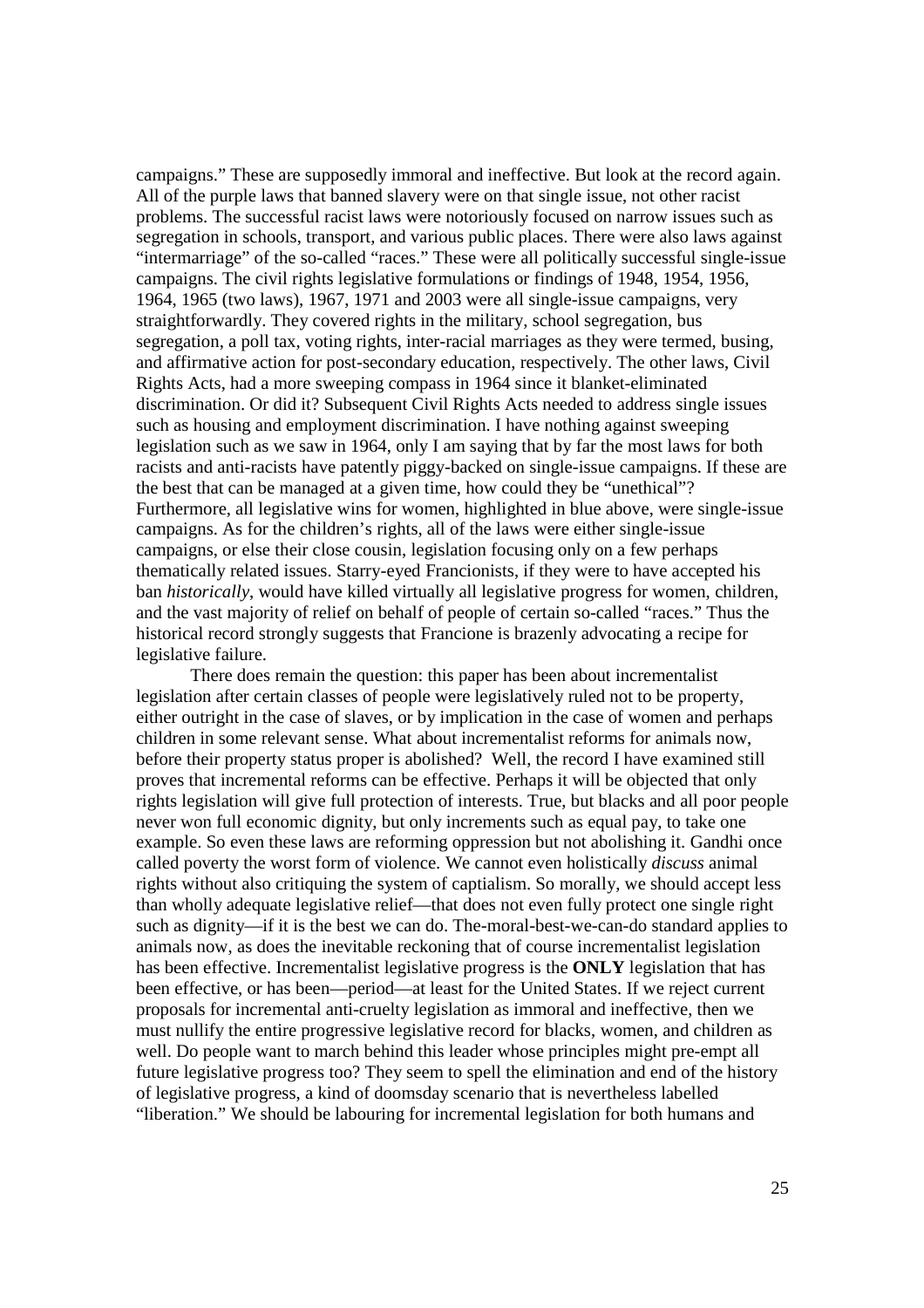other animals. We must do so before not just animal liberation—but also women's liberation, black liberation, and children's liberation—have been legislated fully. True property status abolition, in the historically precise sense, is just one stop on the road to liberation. Before liberation is finally achieved for everyone, all we have are morally imperfect increments in our laws.

## **Conclusion**

Francione argues that incrementalist approaches to animal law are a "waste of time" and resources. He must mean a waste of all of the time and legislative resourcefulness in U.S. history. Incrementalist legislation is what created the greatest anti-sexist and anti-racist legislation for over two centuries in his native country. Laws affect most animals, who are in industry, in dramatic ways, so how could that be wanting in "effect"? Many groups such as PETA have already made historical progress. Francione is merely retrogressive, offering to stifle progress by demanding anti-incrementalism, even though history proves that it has been, and so forever must be, the only way forward. Even a single act abolishing all racism, sexism, speciesism, etc. for the entire world would just be a final increment in a long history of measures of progress. Such a be-all-end-all act would not have the "magic" effect of erasing the other increments. As well, different legislatures are further along in terms of progressive legislation than others, so increments that need to be added are various—by degrees or increments. That also makes a kind of incrementalism only inevitable.

 Let us demand of Francione a single historical example in which abolishing property status was a panacea for humans. He cannot provide this as I have proved. And property status in a historically precise sense, not Francione's incoherent definition of it, is itself just one increment in abolishing only a quite limited class of oppressive –isms. I have also proved that we have no reason to expect all rights to be fulfilled once we have an intelligible abolition of property status. And no, full rights for the disabled cannot be an intelligible abolition of their "property status," although Francione compares speciesism to all forms of human oppression. It is virtually a legal and historical falsehood to say that property status includes all that Francione claims. My own country of Canada entertained a bill (defeated in the end, and followed up by deplorably weak or micro-incrementalist anti-cruelty legislative revisions) that would take animals out of the property section of the Canadian Criminal Code and instead consider them as sentient beings. But the latter, macro-incrementalist language was very far from animal rights, and it is at best confusing to equate animal rights with animals having the one or basic right not to be considered property.

 Francione provides a history of legislation in his book, *Animals, Property, and the Law*. Obviously it did not equip him with a lucid sense of legislative reality, however. Indeed, he cannot win. If we use "property" in the proper sense, then animal law promises to be quite incremental. If we use it in his expanded sense, fuller respect for animal interests should appear incrementally too, if the record, and the inferior status of animals in society, guide our understanding of the law as it evolves through time.

 It is only confusing to use Francione's analysis and say that the Jim Crow laws made blacks have more property status, while they also had less property status at the same time, because there was that post-war period of some 19 years (1948-1967) in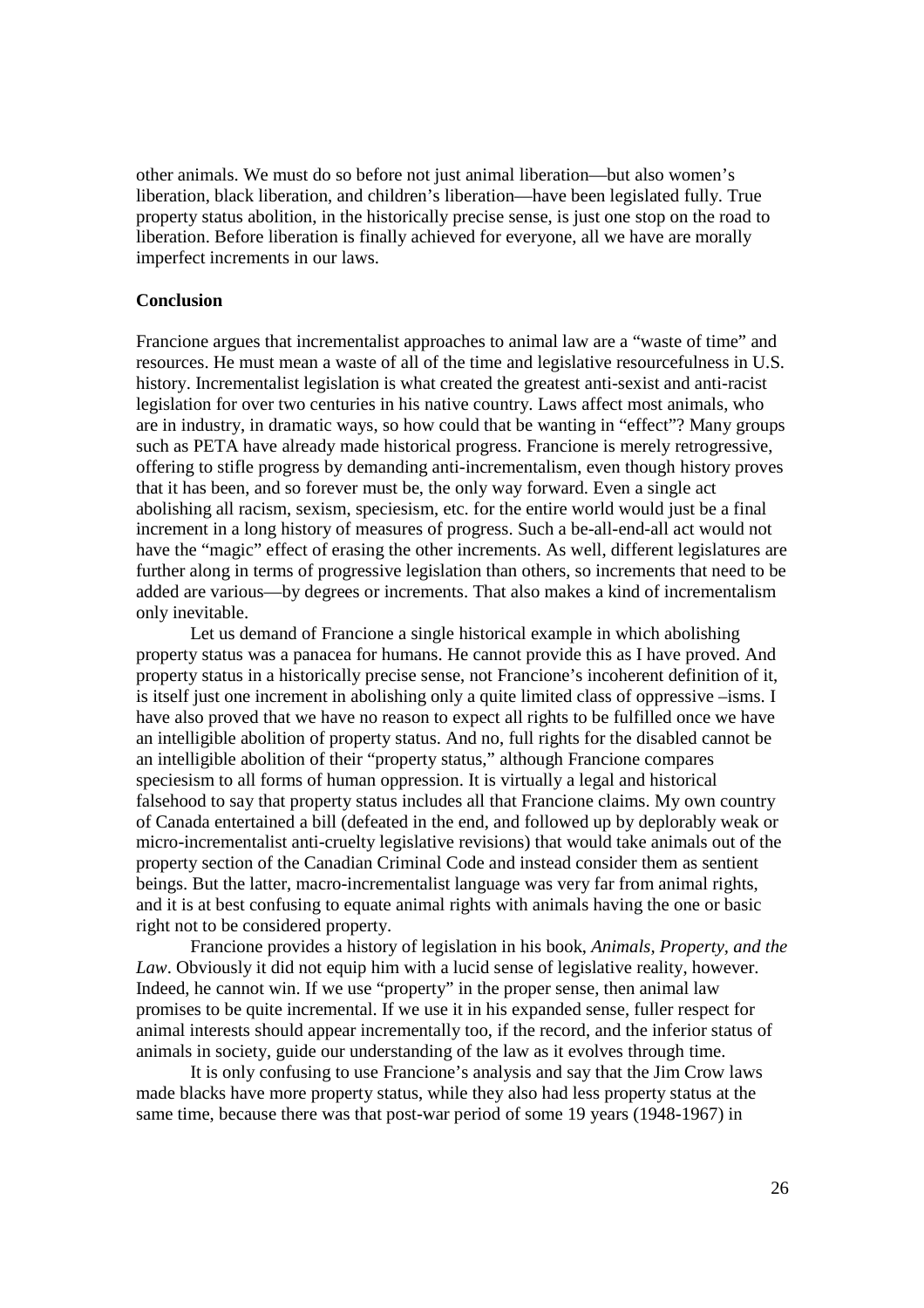which racist incremental laws battled against anti-racist incremental laws, as documented above. No, there was both a racist and anti-racist progression post-property status (from the laws in the purple), as the lucid way to describe history, and to map out concepts for the future. Property status abolition was only relevant 1777-1870 for blacks, almost a century of legislation, and 1839 onwards for women, since if females have their own property, then I assume that women cannot merely be property themselves, but are rather persons with important forms of legal agency. It remains unclear if children ever were the property of parents in any absolute legal sense.

 People should never utter again the falsehood that property status comprehends all insulting treatment of animals, since that is historically inaccurate as well as philosophically unintelligible when we iterate speciesism as parallel to most forms of oppression of humans, that is, other than racism, sexism, and the oppression of children. Abolishing property status is really a specific historical event, or series of them, in different geographical places, and it is not to be confused so readily with anything else. We should say that blacks and women no longer have property status. However, on Francione's theory, they are both still considered property. That is not a credible conclusion in any terms. Suppose I told a black person, "Your poor economic status is probably due in considerable part to racism. So it is just as if you are my property." The oppressed person would rightly find such a pronouncement to be highly insulting, adding further indignity to an already compromised life-situation.

 All legislation protecting the interests of sentient beings has historically been incremental, and even formal property status itself has usually been phased out incrementally. At a conceptual level, we could not even form a precise definition of what it would be fully to respect an interest, let alone determine precise increments out of that whole. We could not discuss legal proposals for the *full* respect of interests without debating over possible increments of interest-respect that might be included or excluded from having a "whole" interest satisfied, such as in terms of freedom of physical movement. And we need to consider whole-interest protection whether we achieve this one interest at a time, as Francione used to have it, or all interests at once, as he is seemingly demanding now. He can successfully make these anti-incrementalist demands of his own fantasy world, but that is pretty much it for the foreseeable future. Even when we say that rights for humans have been achieved, and anti-racism legislated for example, African Americans still do not have a right to their dignity. Many of them live in abject poverty that is directly or indirectly a product of still-persisting racism or its effects. So here again we have incrementalism. Each civil rights law was gradually addressing black interests, not all at once, and did not fully address any interests either, it would seem. But these laws might have been acceptable at the time because they were the best imperfections that could be managed. The persistence of history's disallowance of the full protection of interests suggests that such a standard was impossible to legislate up until today, when it has still eluded reformers working in their most earnest and productive capacities. If even rights legislation itself is historically incrementalist, you had better believe that any laws leading up to fully formalized rights will be incrementalist too.

 The philosopher, George Santayana, warned that if we do not learn from history then we are doomed to repeat it. There have always been anti-incrementalists haunting legislatures and other environments, their eloquence usually exceeding their sense of